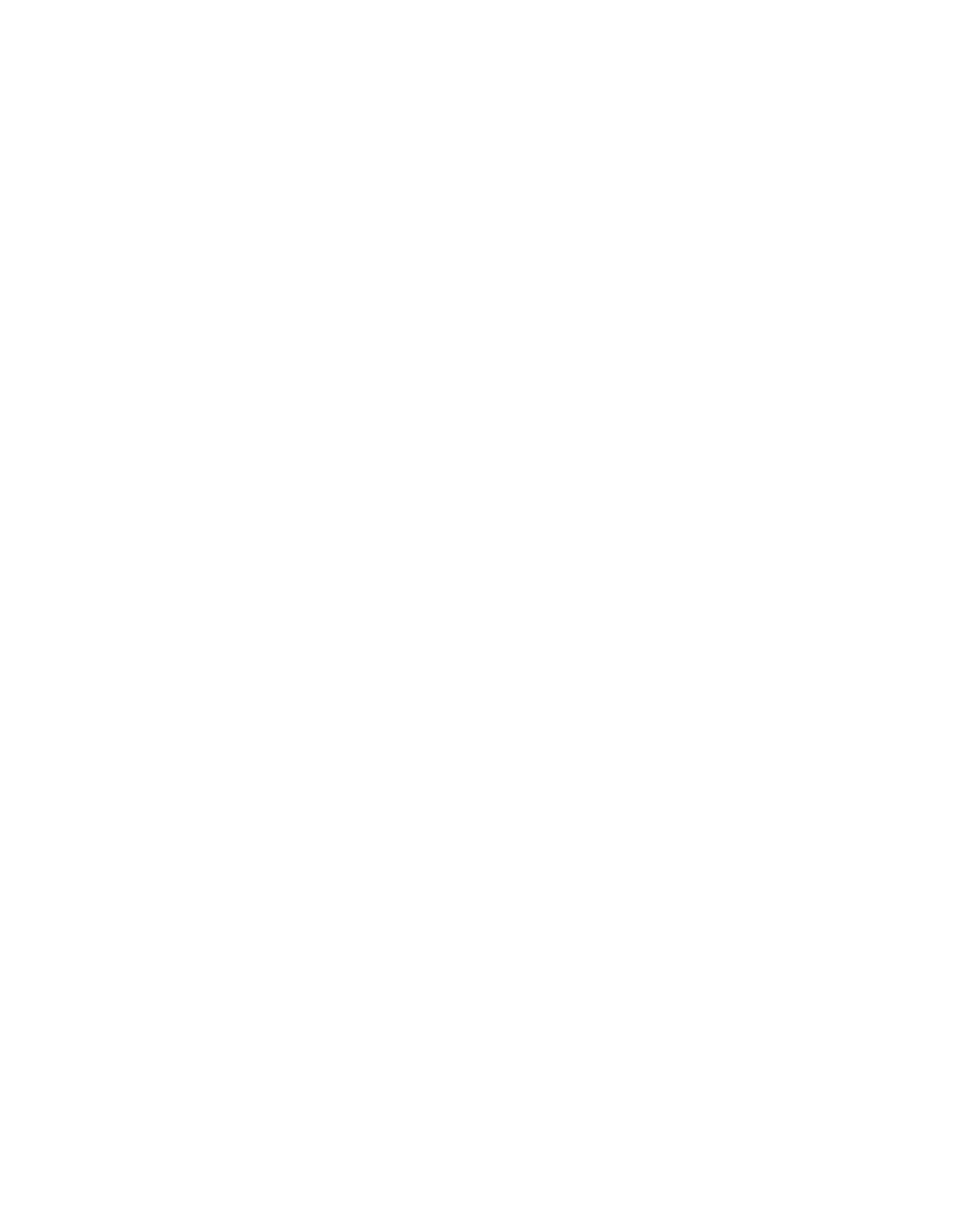## **Table of Contents**

| 1.           |                      | <b>Introduction</b>                                          | 1                 |  |  |  |
|--------------|----------------------|--------------------------------------------------------------|-------------------|--|--|--|
|              | 1.1                  | <b>Status and Purpose of Code</b>                            | 1                 |  |  |  |
|              | 1.2                  | <b>Overview of Code</b>                                      | 1                 |  |  |  |
|              | 1.3                  | <b>Application</b>                                           | $\mathbf{2}$      |  |  |  |
|              | 1.4                  | <b>Regulatory Design Principles</b>                          | $\mathbf{2}$      |  |  |  |
|              | 1.5                  | <b>Regulatory Oversight</b>                                  | $\mathbf{2}$      |  |  |  |
| 2.           | <b>Definitions</b>   |                                                              | 3                 |  |  |  |
| 3.           |                      | <b>Roles and Duties</b>                                      | 6                 |  |  |  |
|              | 3.1                  | <b>Key Responsibility</b>                                    | 6                 |  |  |  |
|              | 3.2                  | <b>Building Owner's Role</b>                                 | 6                 |  |  |  |
|              | 3.3                  | <b>Builder's Role</b>                                        | $\overline{7}$    |  |  |  |
|              | 3.4                  | <b>Designer's Role</b>                                       | 8                 |  |  |  |
|              | 3.5                  | <b>Assigned Certifier's Role</b>                             | 8                 |  |  |  |
|              | 3.6                  | <b>Role of Building Control Authority</b>                    | 9                 |  |  |  |
|              | 3.6.1                | <b>Overall Role</b>                                          | 9                 |  |  |  |
|              | 3.6.2                | <b>Commencement Stage - Validation</b>                       | 10                |  |  |  |
|              | 3.6.3                | Construction stage - assessment and inspection               | 11                |  |  |  |
|              | 3.6.4                | <b>Completion stage</b>                                      | 11                |  |  |  |
| 4.           | <b>Certification</b> |                                                              |                   |  |  |  |
|              | 4.1                  | <b>Certificates Required</b>                                 |                   |  |  |  |
|              | 4.2                  | Signing as Design Certifier and/or as the Assigned Certifier | $12 \ \mathsf{ }$ |  |  |  |
|              | 4.2.1                | <b>Assigned Certifier and Design Certifier</b>               | 12                |  |  |  |
| 4.2.2<br>4.3 |                      | <b>Ancillary Certifiers</b>                                  | 12                |  |  |  |
|              |                      | <b>Certificate of Compliance (Design)</b>                    |                   |  |  |  |
|              | 4.4                  | <b>Undertaking by Assigned Certifier</b>                     | 13                |  |  |  |
|              | 4.5                  | <b>Undertaking by Builder</b>                                |                   |  |  |  |
|              | 4.6                  | <b>Certificate of Compliance on Completion</b>               | 14                |  |  |  |
|              | 4.7                  | <b>Change of Assigned Certifier and/or Builder</b>           | 14                |  |  |  |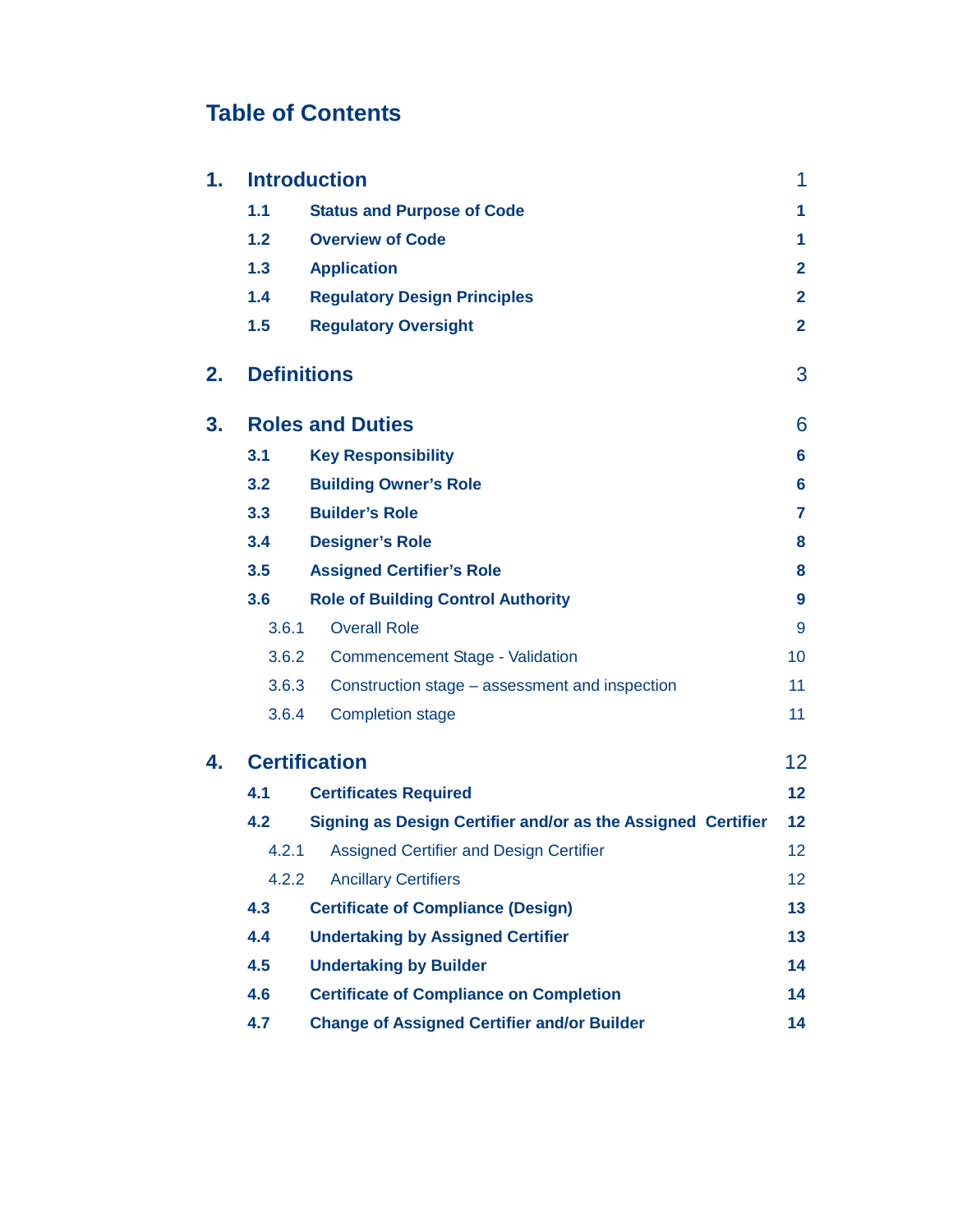| 5.  | <b>Lodgement of Plans and Documentation</b> |                                                           |    |
|-----|---------------------------------------------|-----------------------------------------------------------|----|
|     | 5.1                                         | <b>Plans and specifications</b>                           | 15 |
|     | 5.2                                         | <b>Other Documentation</b>                                | 16 |
|     | 5.3                                         | Lodgement of plans at later stage                         | 16 |
| 6.  |                                             | <b>Commencement Stage</b>                                 | 17 |
|     | 6.1                                         | <b>Submission to Building Control Authority</b>           | 17 |
| 7.  |                                             | <b>Construction Stage Inspection - by Certifiers</b>      | 17 |
|     | 7.1                                         | <b>Inspection Plan</b>                                    | 17 |
|     | 7.1.1                                       | Factors in Determining Inspection Plan                    | 18 |
|     | 7.1.2                                       | Inspection                                                | 18 |
|     | 7.2                                         | <b>Inspection frequency</b>                               | 19 |
|     | 7.3                                         | <b>Inspection Notification Framework (INF)</b>            | 19 |
|     | 7.4                                         | <b>Follow up procedures</b>                               | 20 |
|     | 7.5                                         | <b>Tests</b>                                              | 20 |
|     | 7.6                                         | <b>Records of inspection</b>                              | 20 |
| 8.  |                                             | <b>Completion Stage</b>                                   | 20 |
|     | 8.1                                         | <b>Submission at completion</b>                           | 20 |
|     | 8.2                                         | <b>Validation and Registration of Certificate</b>         | 21 |
|     | 8.3                                         | <b>Nominated Date for Registration of Certificate</b>     | 22 |
|     | 8.4                                         | <b>Phased Completion</b>                                  | 23 |
| 9.  |                                             | <b>Archiving of Records</b>                               | 23 |
|     |                                             | 10. E-lodgements                                          | 23 |
|     |                                             | 11. Professional Ethics                                   | 23 |
| 12. |                                             | <b>Insurance</b>                                          | 24 |
|     |                                             | Appendix: List of Requirements under Building Regulations | 25 |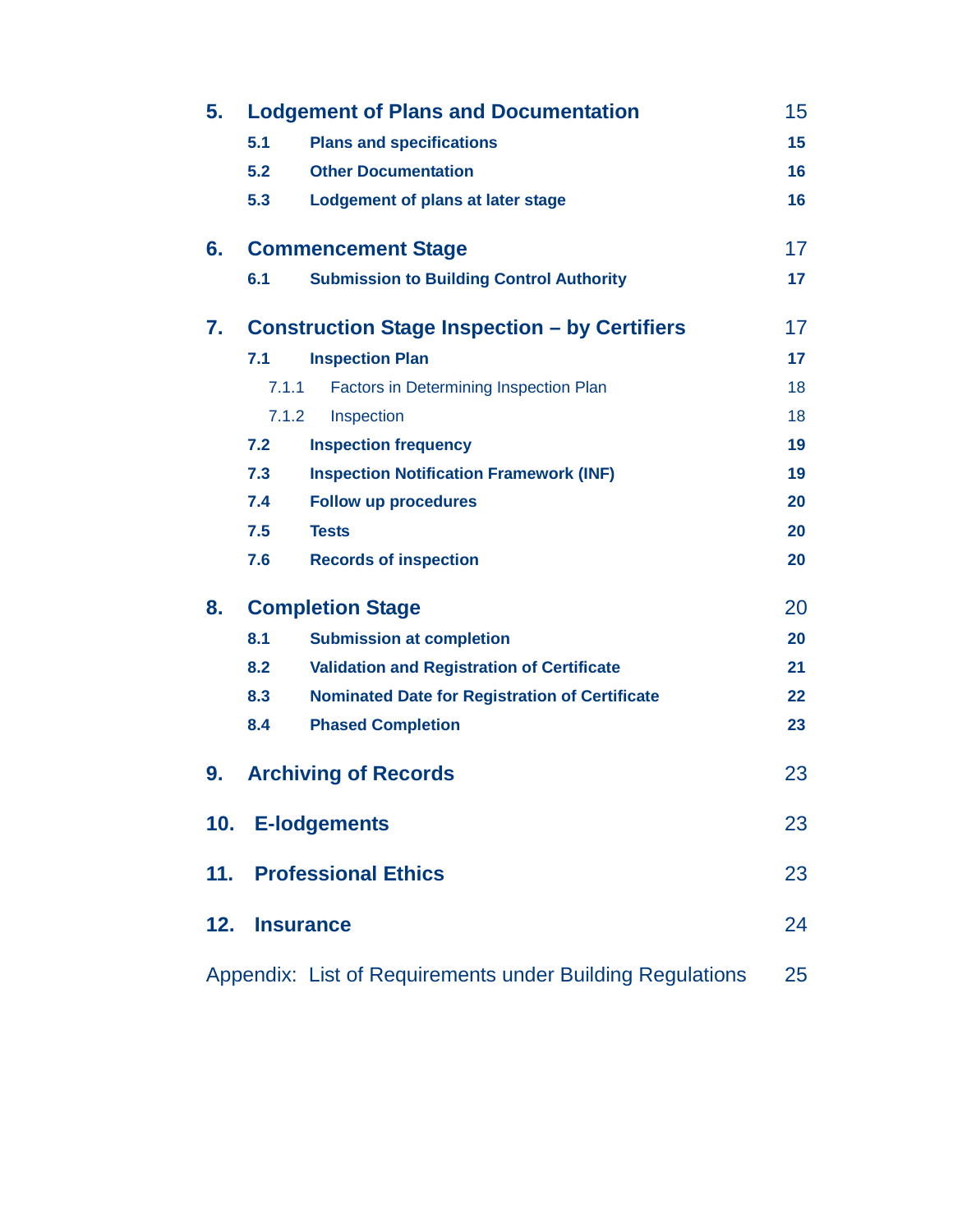## **1. Introduction**

#### **1.1 Status and Purpose of Code**

- (1) This Code of Practice is published by the Minister with reference to Article 20G of the Building Control Regulations. The purpose of the Code of Practice is to provide guidance with respect to inspecting and certifying works or a building for compliance with the requirements of the Second Schedule to the Building Regulations.
- (2) Where works or a building to which the Building Control Regulations apply are inspected and certified in accordance with the guidance contained in this Code of Practice, this shall, prima facie, indicate compliance with the relevant requirements of the Building Control Regulations.
- (3) The provisions of any guidance contained in this Code of Practice concerning the use of a particular inspection framework or approach will not be construed as prohibiting the use of other suitable frameworks or approaches.

## **1.2 Overview of Code**

Building Control Regulations provide for matters of procedure, administration and control for the purposes of securing the implementation of the requirements of the Building Regulations and of demonstrating how compliance with such requirements has been achieved in relation to the building or works concerned.

This Code of Practice gives practical guidance on relevant statutory provisions for persons who undertake the role of Assigned Certifier as provided for in the Building Control Regulations and who are tasked with preparing an inspection plan to be implemented by themselves and others during construction in order that they are in a position to sign the Certificate of Compliance on Completion as Assigned Certifier.

The code sets out standards and procedures that should be adhered to by:

- **Building owners**
- **Designers**
- **Builders**
- **Certifiers**
- **Building Control Authorities**
- Building materials and component manufacturers.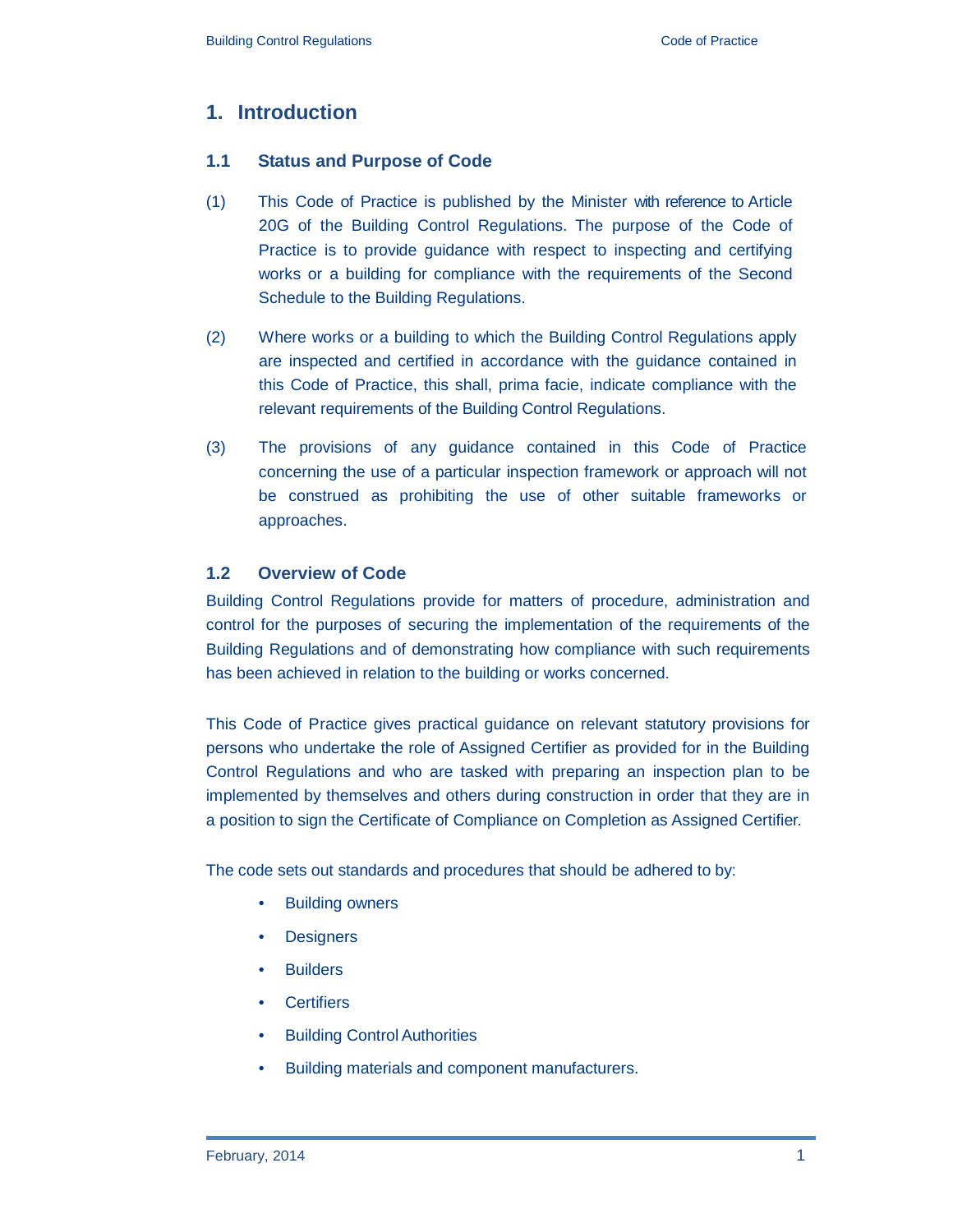## **1.3 Application**

The Code of Practice covers the inspection and certification aspects of the Building Control Regulations. The Code of Practice applies to buildings and works for which Certificates of Compliance under the Building Control Regulations are required. The areas covered include:

- Certification
- Lodgement of plans and documentation
- Inspections during construction
- Roles and duties.

## **1.4 Regulatory Design Principles**

The overall objective of the revised building control system is to achieve better building construction. The aim is to ensure that all involved in the construction process and the regulatory system work effectively to achieve this. A set of design principles has been used in developing the system of building control and in particular this code. These principles are summarised as follows:

- 1) using a number of complementary measures and interventions to achieve compliance;
- 2) putting in place reasonable and appropriate interventionist measures as necessary to ensure quality outcomes are achieved;
- 3) providing early warning of non-compliance (for the benefit of private sector and building control authorities) so as to build in regulatory responsiveness and to increase the dependability of outcomes ;
- 4) empowering third parties (both commercial and non-commercial) to positively influence compliance with regulatory requirements, thereby achieving better outcomes at less cost and deploying available regulatory resources as effectively as possible; and
- 5) encouraging all participants to achieve good outcomes and recognising that, while the legal requirements set minimum standards which must be achieved, there should be an ambition to exceed these.

## **1.5 Regulatory Oversight**

Oversight is central to the revised arrangements for the control of building activity that will operate from 1 March 2014. Building Control Regulations require the private sector to play an active part in achieving compliance and providing better buildings. A key aim of the Code is for regulatory oversight to ensure a culture of compliance with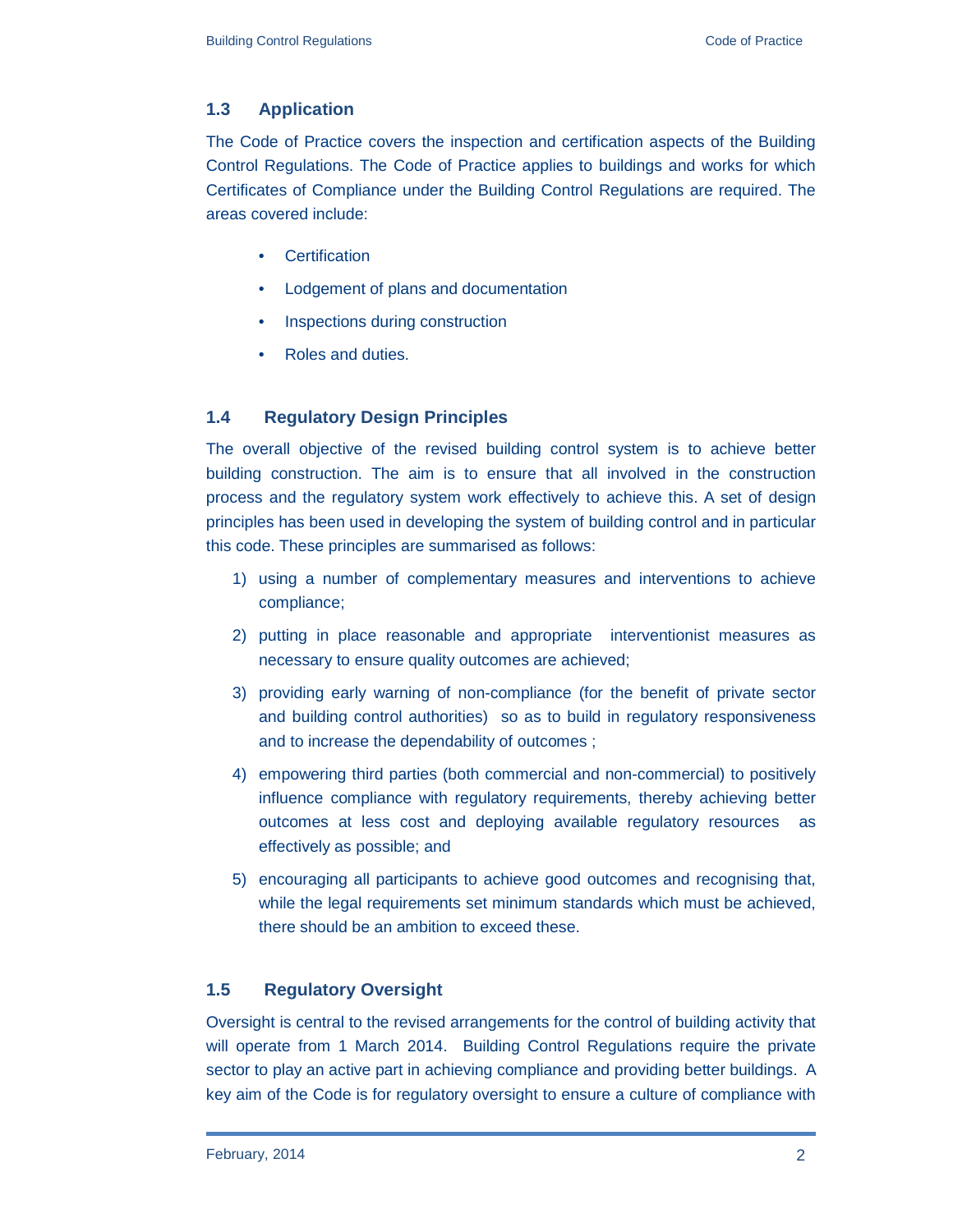Building Regulations using a risk based approach to target those who are noncompliant.

Building Owners, Designers and Builders are responsible for the notices, certificates, plans and documentation that are to be lodged with building control authorities. Regulatory oversight is necessary in order to ensure that any failure of regulation among the agencies involved – be they Building Owners, Designers, Builders and/or Building Control Authorities is detected and remedied in an effective and timely manner.

A key element in detection is the system of risk analysis, whereby the online Building Control Management, having regard to the notices and documents lodged at commencement, will inform the Building Control Authority's decisions to deploy available resources towards the inspection and investigation of those construction projects where the risk of failure is highest. This will help Building Control Authorities to escalate findings of non-compliance and, where necessary, effectively use their powers of inspection, enforcement and prosecution in the event of serious breaches of Building Regulations. The aim is that the powers of enforcement and prosecution will become a more credible threat to those who are non-compliant.

## **2. Definitions**

The definitions set out below are for the purpose of explaining terms used in this Code of Practice. They are not, and should not be construed as being, legal definitions or interpretations of similar terms which may be used in the Act of 1990 or any regulations made thereunder.

"Act of 1990" means the Building Control Act 1990 (No. 3 of 1990) as amended by the Building Control Act 2007 (No. 21 of 2007);

- **"Ancillary Certificates"** means a certificate other than a statutory certificate of compliance as prescribed in the Building Control Regulations given by a competent person to confirm compliance of elements of the building, design or works with Building Regulations; and "Ancillary Certifier" means a person proposed to issue such a statement. (Note: a "person" also includes a company);
- **"Assigned Certifier"** means the competent, registered professional person so assigned, in accordance with the Building Control Regulations;
- "**Builder**" means a competent builder appointed, for purposes of the Building Control Regulations, by the building owner, to build and supervise the works;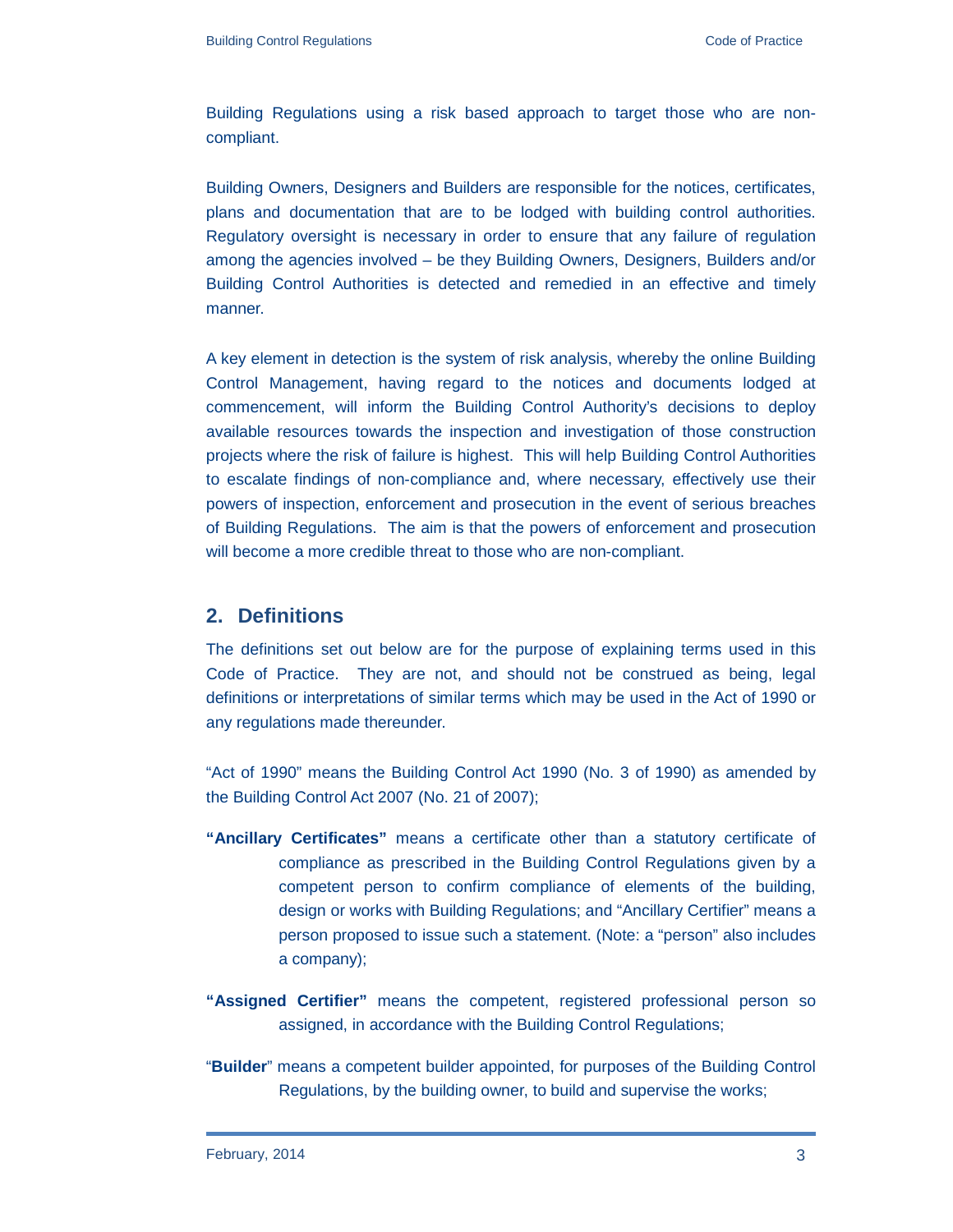- **"Building Control Authority"** means a Local Authority to which section 2 of the Building Control Act 1990 applies;
- **"Building Control Regulations"** means the Building Control Regulations 1997 to 2014 and any amendments thereto;
- **"Building Owner"** means the person who has commissioned or paid for the works and who has legal entitlement to have such works carried out on their behalf;
- **"Building Regulations"** means the Building Regulations 1997 to 2013 and any amendments thereto;
- **"Certificate of Compliance"** means a certificate of compliance provided for under section  $6(2)(a)(i)$  of the Act of 1990;
- **''Commencement Notice''** means a notice referred to in section 6(2) (k) of the Act of 1990;
- **"Competent Person":** a person is deemed to be a competent person where, having regard to the task he or she is required to perform and taking account of the size and/or complexity of the building or works, the person possesses sufficient training, experience and knowledge appropriate to the nature of the work to be undertaken;
- **"Construction"** includes the execution of works in connection with buildings and any act or operation necessary for, or related to the construction, extension, alteration, repair or renewal of a building; and "constructed" will be construed accordingly;
- **"Design"** includes the preparation of plans, particulars, drawings, specifications, calculations and other expressions of purpose according to which the Construction, extension, alteration, repair or renewal concerned is to be executed and "designed" will be construed accordingly;
- **"Design Certifier"** means the person who signs the Certificate of Compliance (Design);
- **"Enforcement Notice"** has the meaning assigned to it by section 8 of the Act of 1990;
- **"Inspection Notification Framework" or "INF"** has the meaning set down in section 7.3 of this Code of Practice;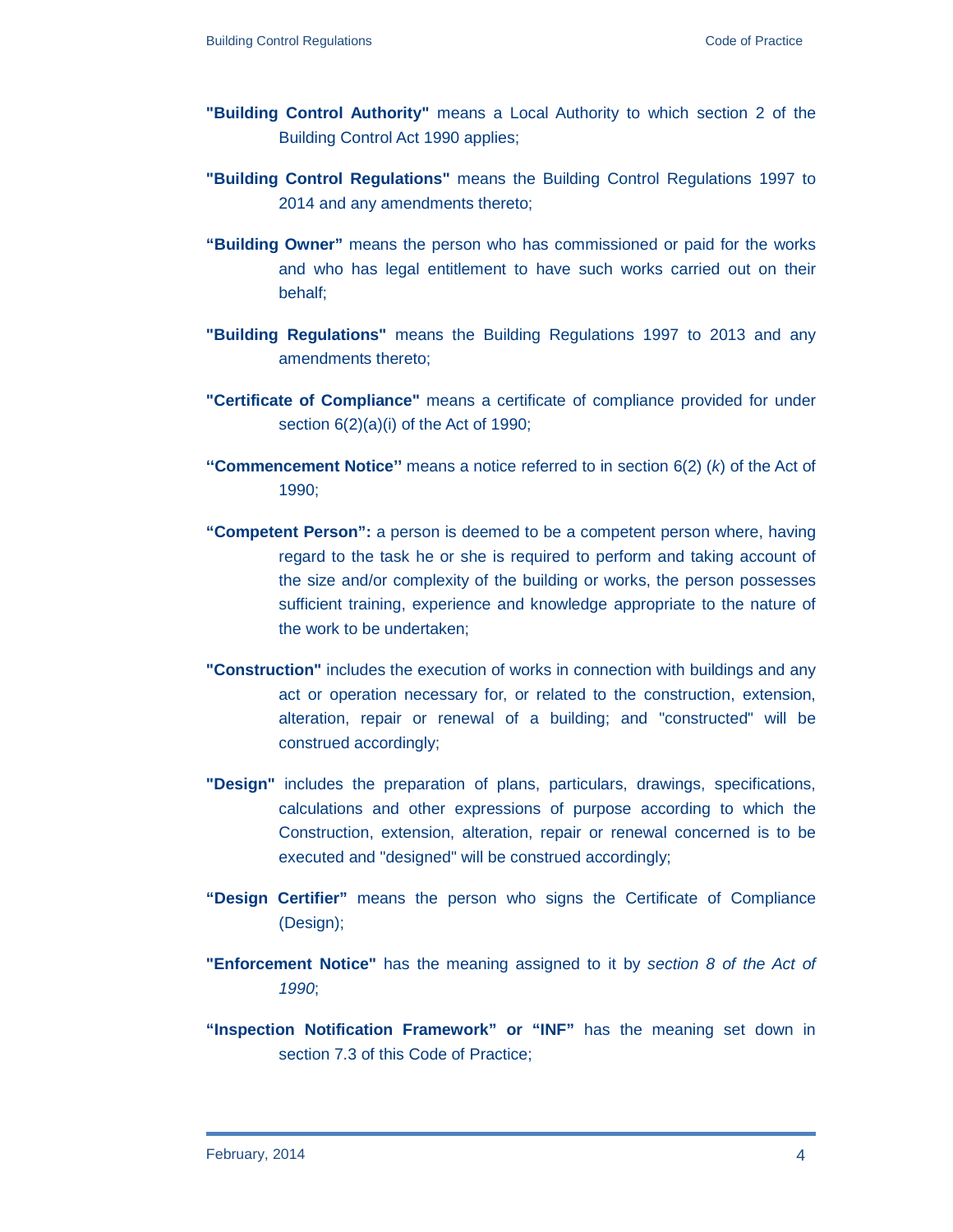- **"Inspection Plan"** has the meaning set down in section 7.1 of this Code of Practice;
- **"the Minister"** means the Minister for the Environment, Community and Local Government;
- **"works"** includes any act or operation in connection with the Construction, extension, alteration, repair or renewal of a building;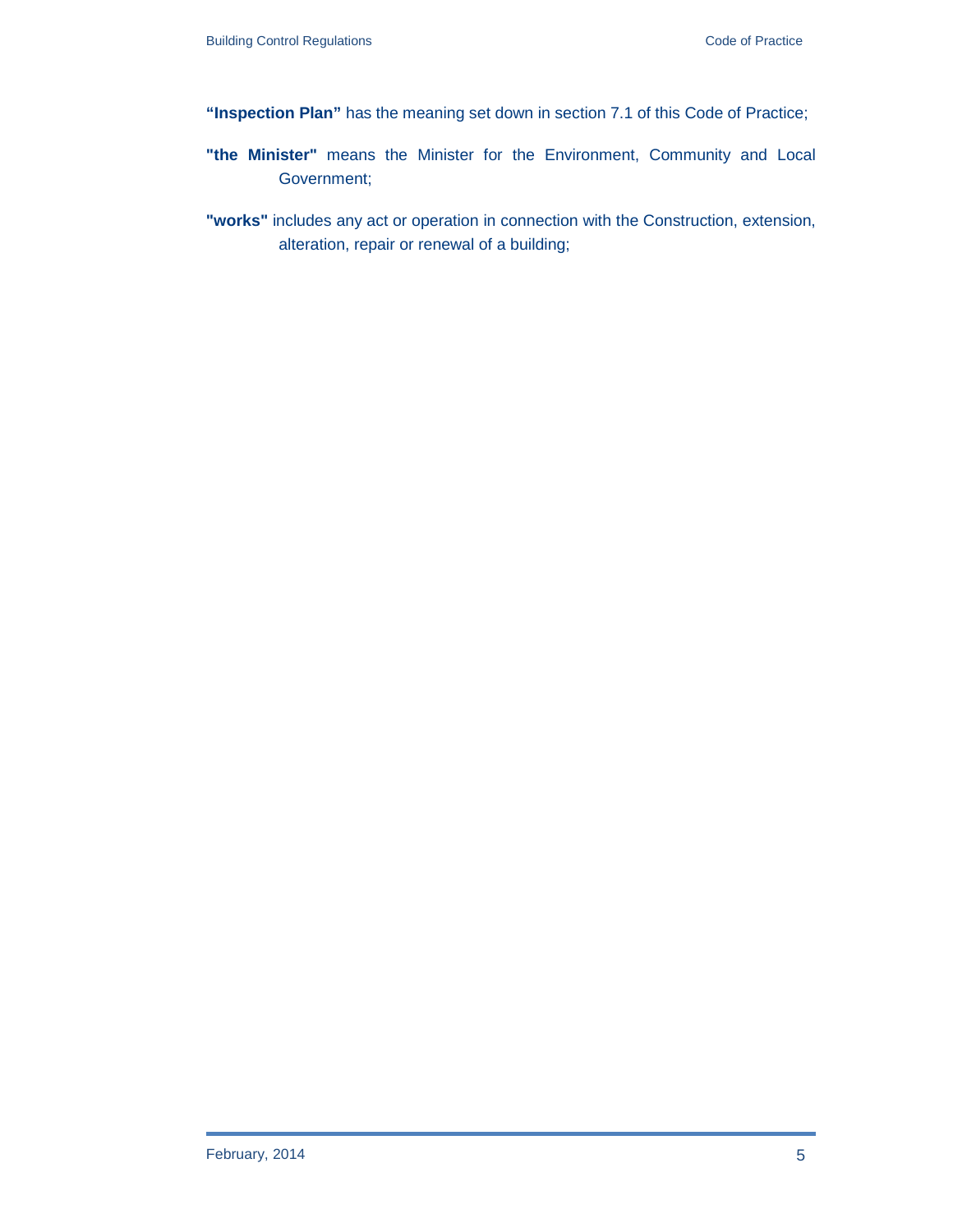## **3. Roles and Duties**

#### **3.1 Key Responsibility**

There is an obligation under section 3(5) of the Building Control Act 1990 that buildings be designed and constructed in accordance with the relevant requirements of the Building Regulations. Building Owners, Designers and Builders are bound by this legal requirement. In undertaking building works, appropriate measures should be taken so that the work is in accordance with the Building Regulations. Designers, Builders and certifiers should exercise reasonable skill, care and diligence in the exercise of their duties. They and persons assigned by them should be competent for the work they undertake.

#### **3.2 Building Owner's Role**

The Building Owner is ultimately responsible for ensuring that buildings or works are carried out in accordance with the requirements of the Building Regulations. In relation to the Design and Construction of buildings, the Building Owner should ensure that they appoint a competent Builder and competent registered professionals to act as Designer and as Assigned Certifier.

Specifically, the Building Owner should:

- (a) ensure that a Fire Safety Certificate and a Disability Access Certificate are obtained where required;
- (b) sign a Commencement Notice (or 7 day notice) that is lodged;
- (c) sign the notice for the assignment of:
	- 1) a competent, registered professional (the Assigned Certifier) who will inspect the building works during Construction and provide a certificate of compliance on completion, and
	- 2) a competent Builder to construct in accordance with the plans, specifications and Building Regulations and to sign the Certificate of Compliance on completion; Builders included on the Construction Industry Register Ireland or equivalent may be regarded as competent for projects consistent with their registration profile.
- (d) ensure that adequate resources and competent persons are made available to design, construct, inspect and certify the building works;
- (e) promptly appoint a replacement Assigned Certifier or Builder where the Assigned Certifier or Builder withdraws from the project for whatever reason; where this happens the Building Owner is required under the Building Control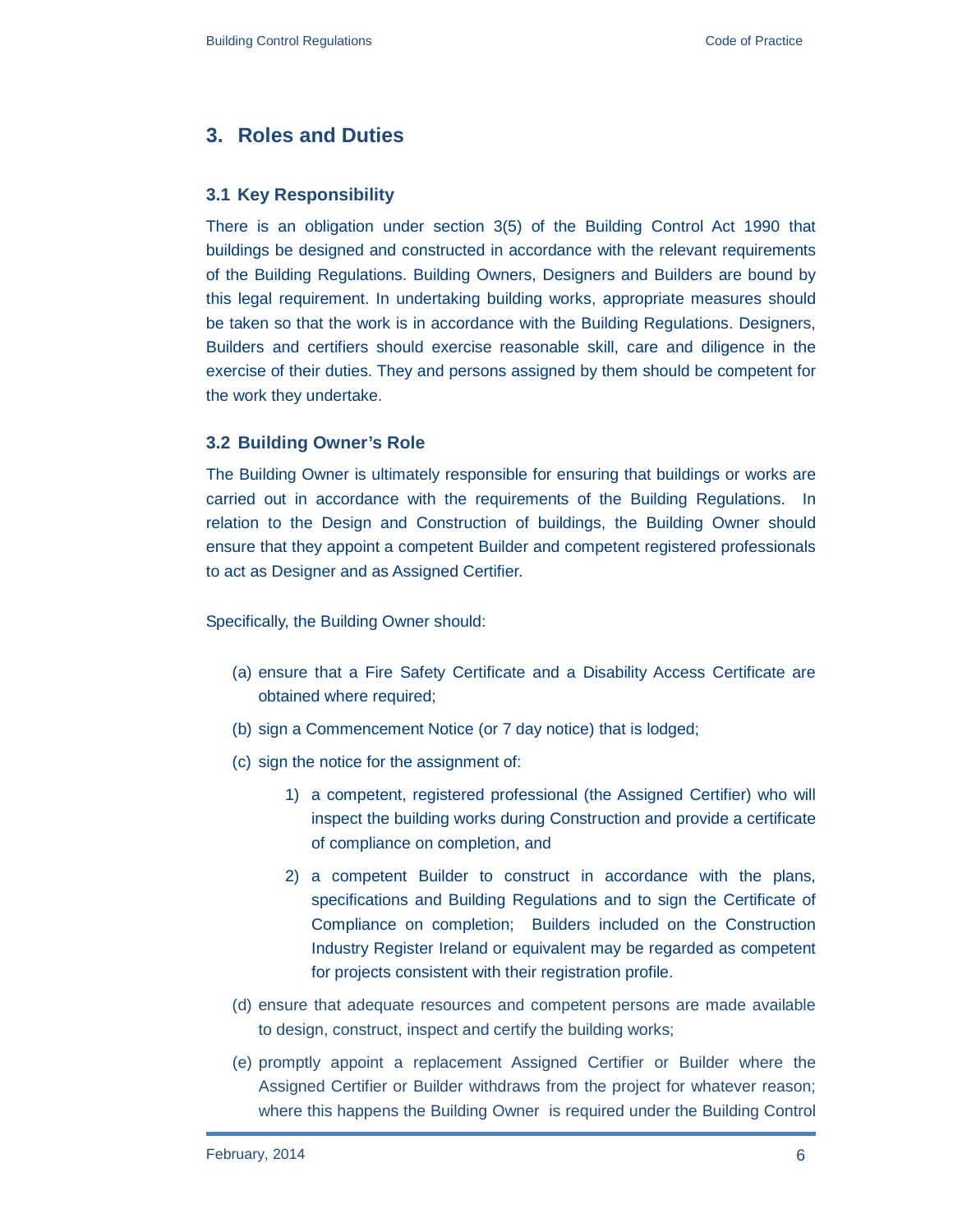Regulations to give notice to the Building Control Authority of the new assignment; at all times the Building Owner should use reasonable endeavours to ensure that an Assigned Certifier and Builder are in place;

- (f) where there is a change of Building Owner, prior to the submission of the completion certificate, the new Building Owner is required under the Building Control Regulations to give notice of the change of Building Owner and, also, to notify the Building Control Authority in writing of all appointments that are in place; and
- (g) maintain records.

#### **3.3 Builder's Role**

The Builder should carry out the works in accordance with the plans and specifications of the professional design team, their specialists and sub-consultants as necessary and have regard to these in accordance with the requirements of the Building Regulations.

The Builder (company or sole trader) should:

- (a) accept from the Building Owner the assignment to build and supervise the building or works outlined in the Commencement Notice;
- (b) familiarise themselves with the drawings, specifications and documents lodged with the Commencement Notice;
- (c) ensure a competent person is assigned to oversee the Construction works;
- (d) co-operate with the design team, the Assigned Certifier and other certifiers;
- (e) ensure that the workmanship complies with the requirements of the Building Regulations;
- (f) ensure that materials which they select and for which they are responsible comply with the requirements of the Building Regulations;
- (g) sign the Certificate of Compliance (completion);
- (h) provide to the Assigned Certifier, such documents for which they are responsible, as may assist the Assigned Certifier to collate particulars for the purposes of handover and certification, and/or for further submissions to the Building Control Authority;
- (i) ensure the coordination and provision of all test certificates and confirmations to the satisfaction of the Assigned Certifier or other designated inspectors or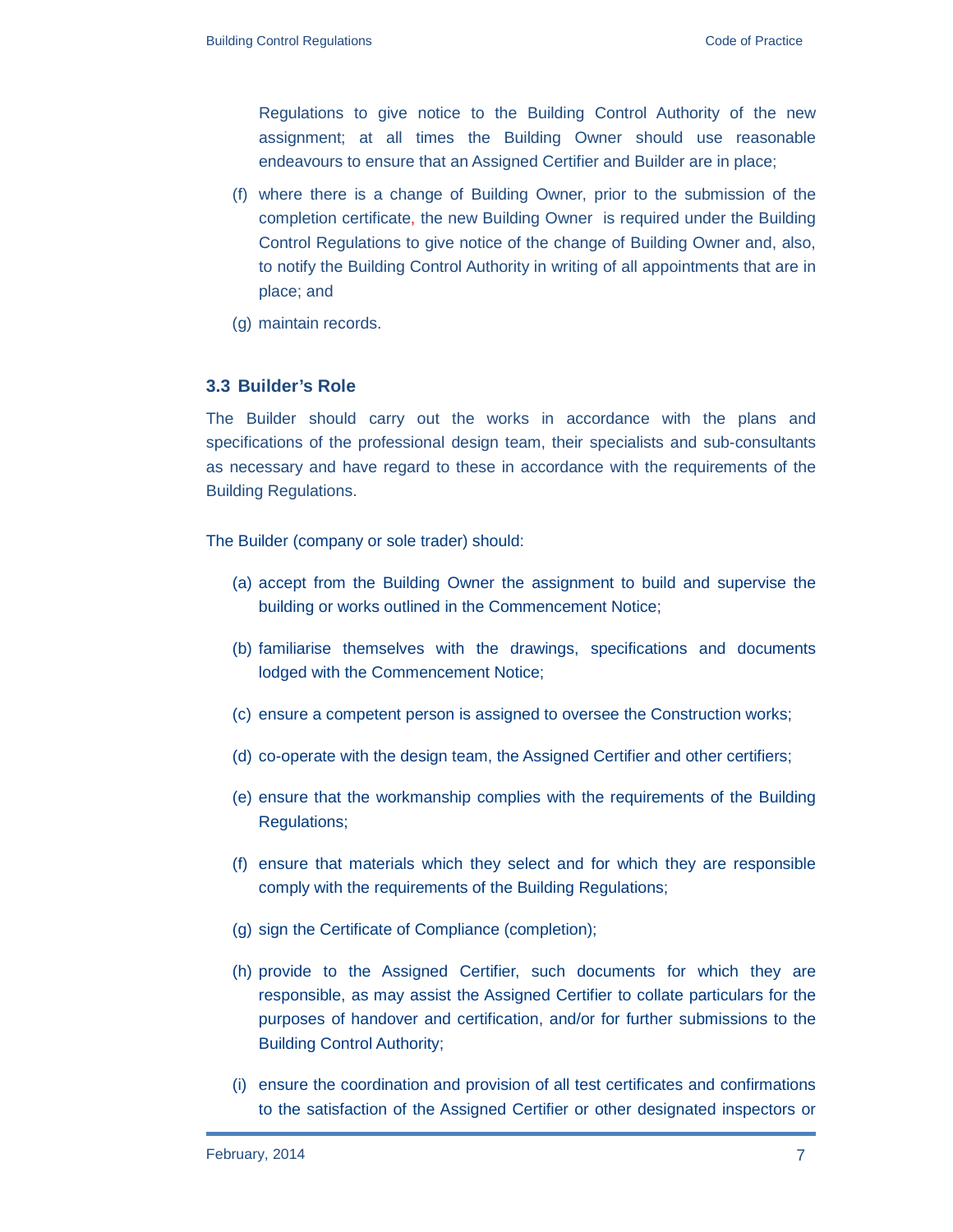certifiers providing Ancillary Certificates; and

(j) maintain records.

#### **3.4 Designer's Role**

Designers should: -

- (a) design their respective elements of work in accordance with the applicable requirements of the Second Schedule to the Building Regulations;
- (b) provide the Design Certifier with the necessary plans, specifications and documentation that is required for lodgement at commencement stage;
- (c) arrange to provide sufficient information to the Assigned Certifier to enable them to fulfil their role;
- (d) as agreed with the Assigned Certifier, carry out work inspections which are pertinent to their elements of the Design, and liaise with the Assigned Certifier in terms of this and the required ancillary certification;
- (e) notify the Assigned Certifier of their proposed inspection regime for inclusion in the overall Inspection Plan;
- (f) provide the Ancillary Certificates when required by the Assigned Certifier and Design Certifier; and
- (g) maintain records of inspection.

#### **3.5 Assigned Certifier's Role**

The Assigned Certifier is assigned by the Building Owner as required under the Building Control Regulations. They undertake to inspect, and to co-ordinate the inspection activities of others during construction, and to certify the building or works on completion. The role of Assigned Certifier does not include responsibility for the supervision of any builder. They may or may not be a member of the design team. The Assigned Certifier should: -

- (a) provide and sign the relevant statutory certificates the form of undertaking at commencement and the Certificate of Compliance on Completion;
- (b) co-ordinate the ancillary certification by members of the design team and other relevant bodies for the Certificate of Compliance on Completion;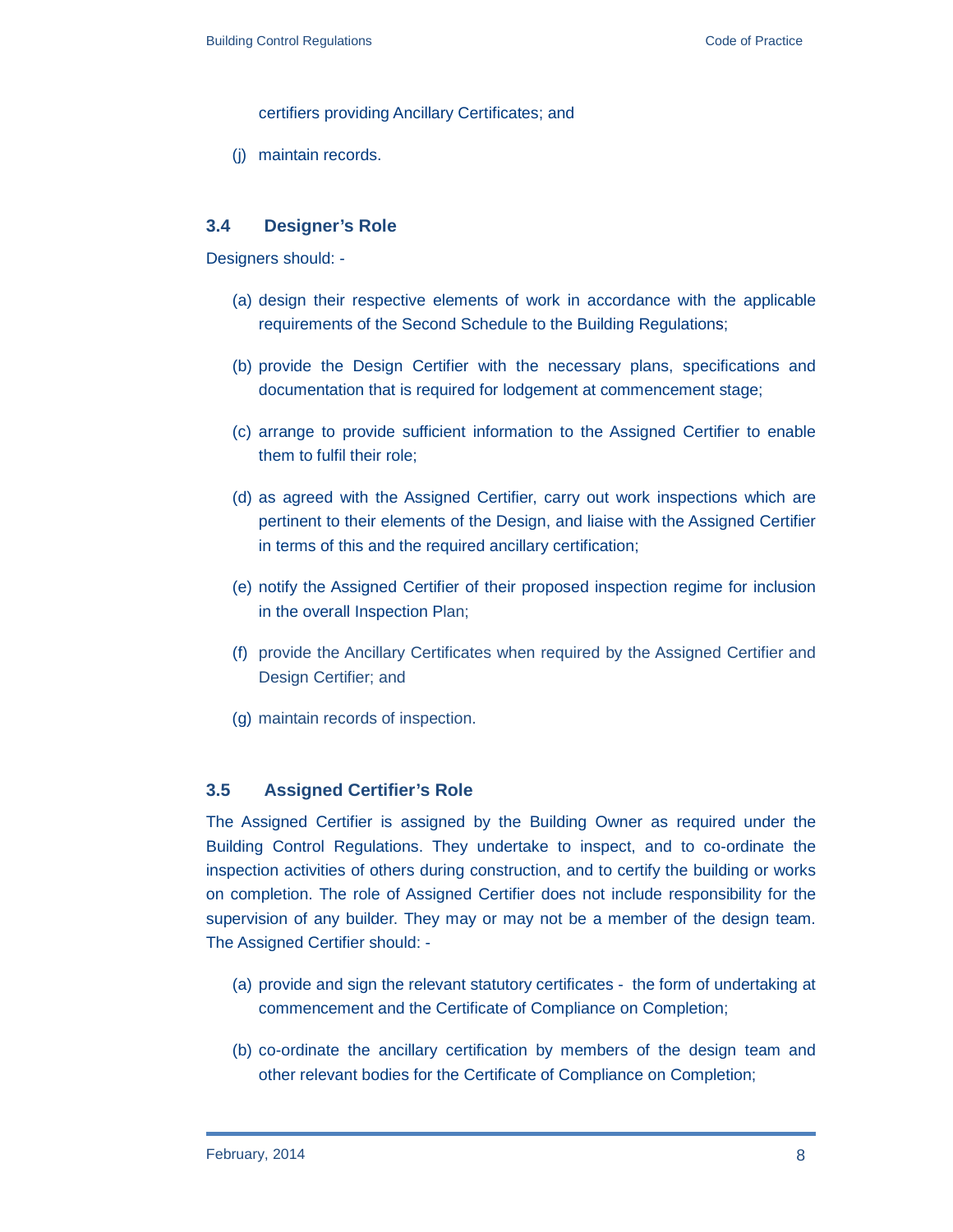- (c) identify all design professionals and specialists, in conjunction with the Builder, from whom certificates are required;
- (d) identify all certificates required and obtain them;
- (e) co-ordinate and collate all certification of compliance for completion in conjunction with the Builder;
- (f) in consultation with the members of the design team, plan and oversee the implementation of the Inspection Plan during Construction;
- (g) prepare the Preliminary Inspection Plan and oversee adherence to this plan, and on completion provide the Inspection Plan as implemented;
- (h) on termination or relinquishment of their appointment make available to the Building Owner all certification prepared and inspection reports carried out;
- (i) act as the single point of contact with the Building Control Authority during construction;
- (j) seek advice from the Building Control Authority, in respect of compliance matters relating to the building or works where disputes or differences of opinion arise between the parties to the project; and
- (k) maintain records of inspection.

#### **3.6 Role of Building Control Authority**

#### **3.6.1 Overall Role**

The Building Control Authority should:

- (a) process applications for Fire Safety Certificates and Disability Access Certificates and issue decisions on those applications;
- (b) validate and register Commencement Notices / 7-day Notices and the accompanying Certificates of Compliance (Design), notices of assignment by Building Owner, and notices of undertakings by the Assigned Certifier and the Builder;
- (c) undertake a risk analysis of each commencement notice submitted in order to inform its own inspection arrangements;
- (d) advise the Assigned Certifier, in relation to issues of compliance relating to the building or works that are disputed by parties to the construction project;
- (e) validate and register the Certificate of Compliance on Completion and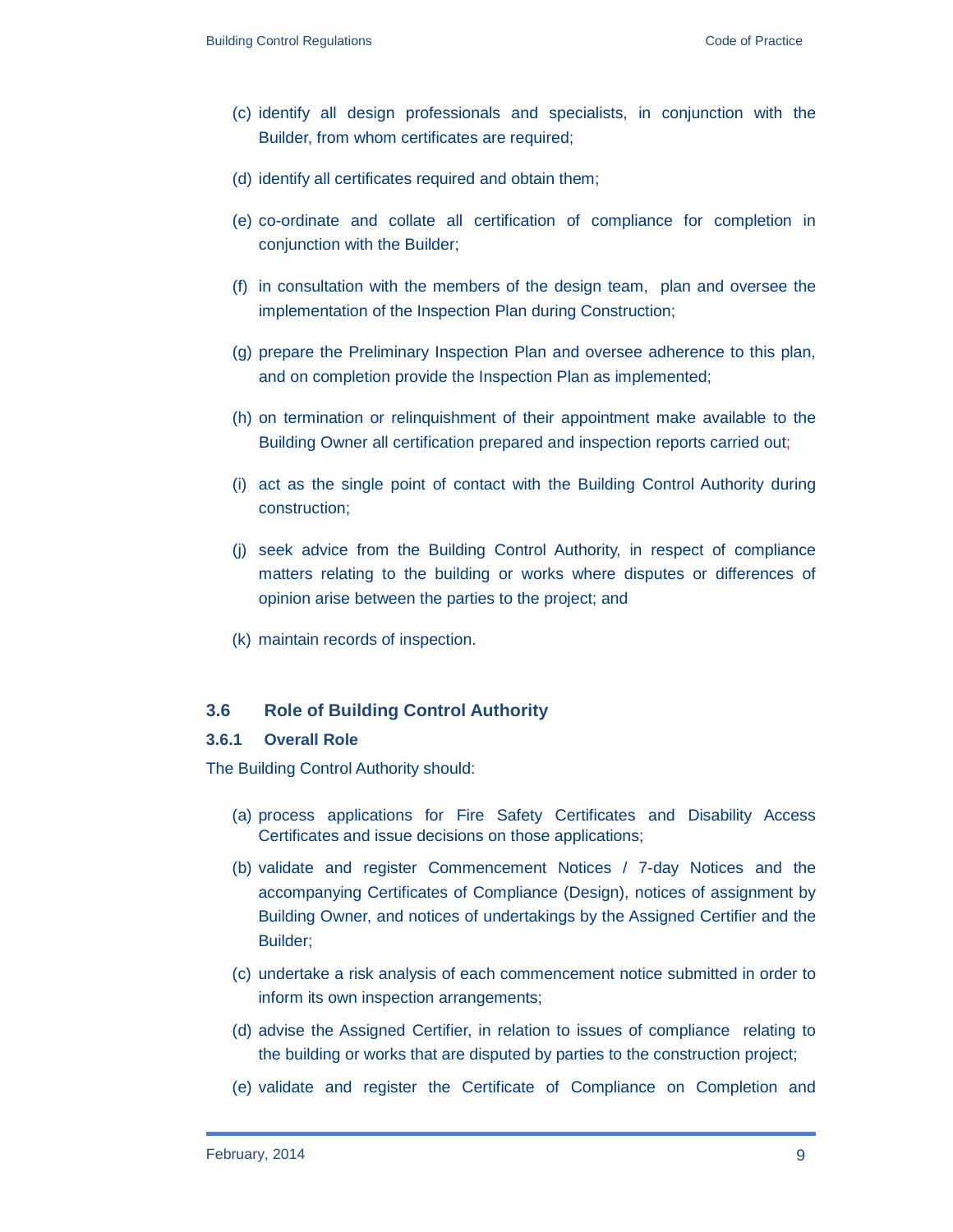accompanying documentation submitted in support of same;

- (f) maintain a public register of Building Control decisions and activity; and
- (g) maintain records, including records of inspection

Under the Act of 1990 Building Control Authorities have strong powers of inspection, enforcement and prosecution. While Building Control Authorities use enforcement and the courts to effect compliance where reasonable and appropriate to do so, desired results can also be achieved, and often are, through discussion and persuasion with the threat of legal action.

It is expected that Building Control Authorities will undertake an appropriate level of assessment and inspection informed by the risk analysis of commencement notices submitted via the Building Control Management System, thereby ensuring that available inspection resources are targeted towards projects carrying the greatest risks. Inspections by Building Control Authorities are undertaken in the interests of public safety and law enforcement. This does not relieve building owners, builders, designers or assigned certifiers of their statutory obligations to build and construct in compliance with the requirements of the Building Regulations and to demonstrate through inspection, certification and lodgement of documentation how compliance has been achieved in practice.

Where inspections are carried out by Building Control Authorities they should make their inspection reports available to Assigned Certifiers and the Builders on an ongoing basis.

#### **3.6.2 Commencement Stage - Validation**

On receipt of the Commencement Notice, together with the notices of assignment of Builder and Assigned Certifier and their respective undertakings and the Design Certificate and accompanying plans and documentation the Building Control Authority will undertake a validation process on the documentation submitted. There is no requirement or obligation on the Building Control Authority to carry out a technical assessment of the plans or other documents submitted, see section 6(4) of the Building Control Act 1990. Separate to its administrative function of maintaining a statutory register of building activity, Building Control Authorities have strong powers of inspection and enforcement under the Building Control Acts. They should exercise these powers based on the combination of risk-based assessment and random selection.

The purpose of the lodgement of plans, mandatory inspection by registered professionals, statutory certificates of compliance and registration of certificates and accompanying documentation is to ensure a strong culture of compliance with the Building Regulations, and greater accountability and transparency in the process.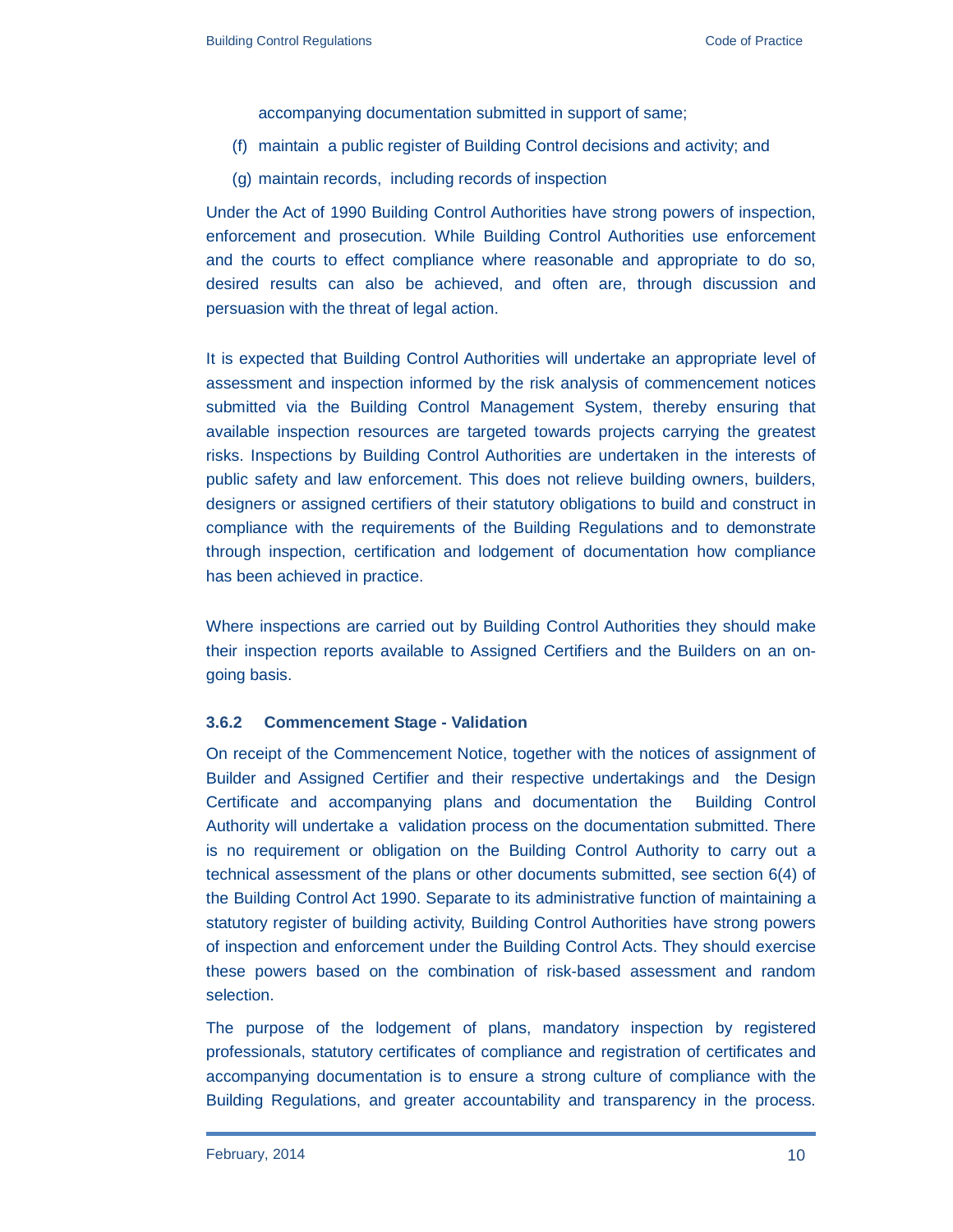From the Building Control Authority's perspective, any plans and documentation lodged will be readily available should the particular project be selected for a building control inspection.

#### **3.6.3 Construction stage – assessment and inspection**

Building Control Authorities should adopt a formal policy for the assessment and inspection of building work as notified on the Building Control Management System. Authorities should adopt a risk management based approach in undertaking this work. This will include consideration of matters such as: -

- (a) the use of the building;
- (b) the type of construction;
- (c) the level of experience of the design team and the Builder; and
- (d) past experience regarding compliance by the parties involved in the project.

In addition a level of random assessment and inspection should be carried out.

In line with the agreed Service Indicators for Local Government, Building Control Authorities are required to carry out a level of inspection equivalent to 12% to 15% of new buildings for which valid commencement notices have been received.

Building Control Authorities should keep full records of all assessments and inspections carried out. Inspection reports should be made available to the Assigned Certifier and the Builder.

#### **3.6.4 Completion stage**

The role of the Building Control Authority at completion stage is to validate the submission of the Certificate of Compliance on Completion and, where appropriate to include details of same in the statutory register of building control activity. The validation process will include checking that the certificate was properly completed and signed by the appropriate persons. The authority will check that there are no unresolved matters in relation to requests under Section 11 of the Act or Enforcement Notices or conditions attached to Fire Safety Certificates, Disability Access Certificates, etc. It is not appropriate for the Building Control Authority to commence a technical assessment at this stage.

Documents accompanying the certificate of compliance on completion should be retained on the Building Control Management System by the Building Control Authority.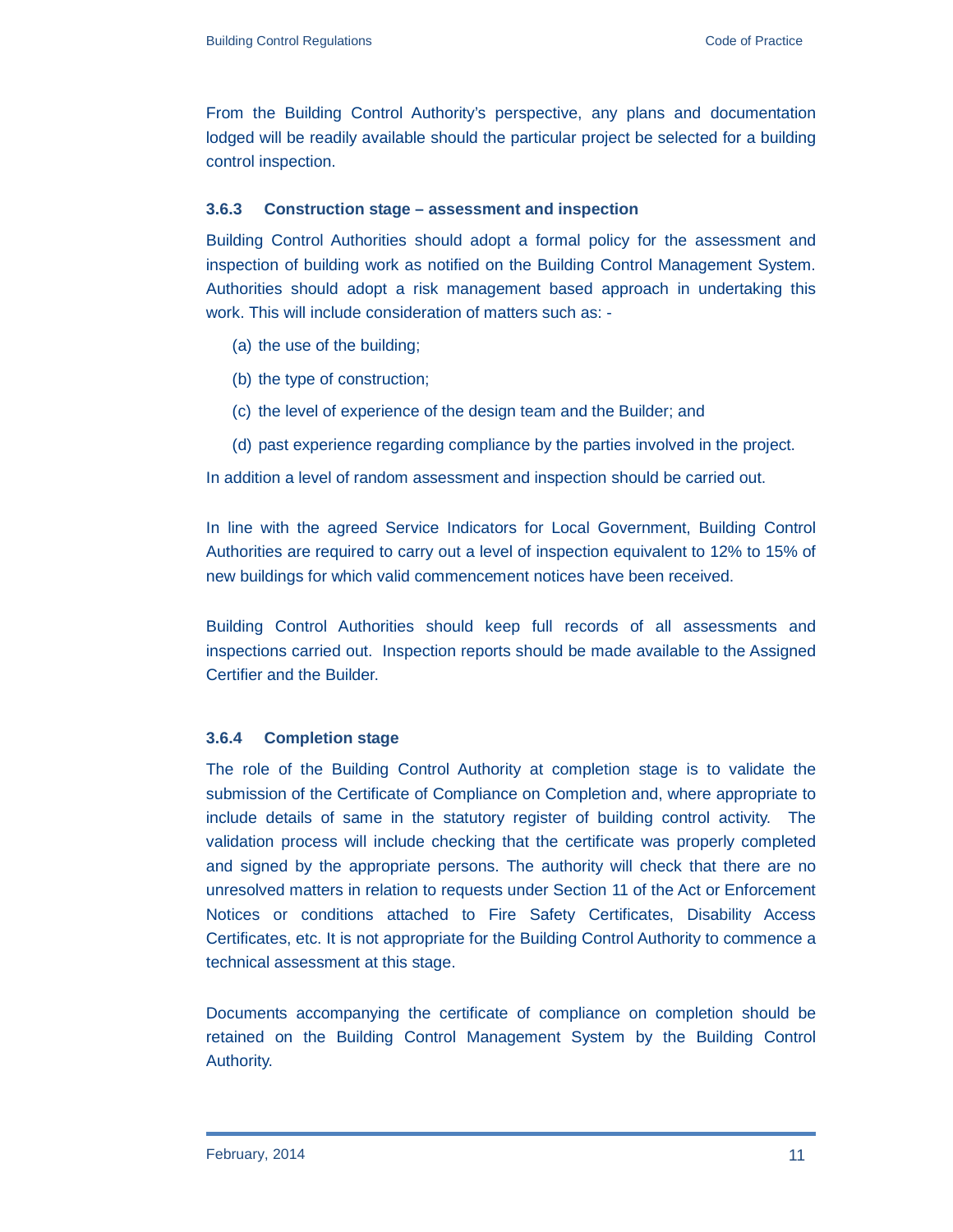#### **4. Certification**

#### **4.1 Certificates Required**

As set out in the Building Control Regulations, certificates are required for certain buildings and works. The following four certificates are required to be submitted:

- (a) the Design Certificate signed by the Design Certifier at the commencement stage;
- (b) the form of Undertaking signed by the Assigned Certifier at the commencement stage;
- (c) the form of Undertaking signed by the Builder at the commencement stage; and
- (d) the Certificate of Compliance on Completion signed by the Builder and by the Assigned Certifier at completion stage.

## **4.2 Who can sign as the Design Certifier and/or as the Assigned Certifier**

#### **4.2.1 Assigned Certifier and Design Certifier**

The following may be appointed and sign as the Assigned Certifier, provided they are competent in relation to the particular works involved:

- (a) Architects that are on the register maintained by the RIAI under Part 3 of the Building Control Act 2007; or
- (b) Building Surveyors that are on the register maintained by the SCSI under Part 5 of the Building Control Act 2007; or
- (c) Chartered Engineers on the register maintained by Engineers Ireland under section 7 of the Institution of Civil Engineers of Ireland (Charter Amendment) Act 1969.

Similarly, the Design Certifier must be one of the above registered professionals and must be competent to carry out their design and to co-ordinate the design activities of others for the works concerned.

#### **4.2.2 Ancillary Certifiers**

Apart from the Assigned Certifier and Design Certifier there is likely to be a range of certifiers on most projects, including certifiers appointed by the Building Owner, by his design team and/or by the Builder. Ancillary certifiers may include:

- Architects and Architectural Technologists/Technicians;
- Consulting Engineers (especially structural/civil and mechanical/electrical) appointed by the Building Owner to design, inspect and certify the relevant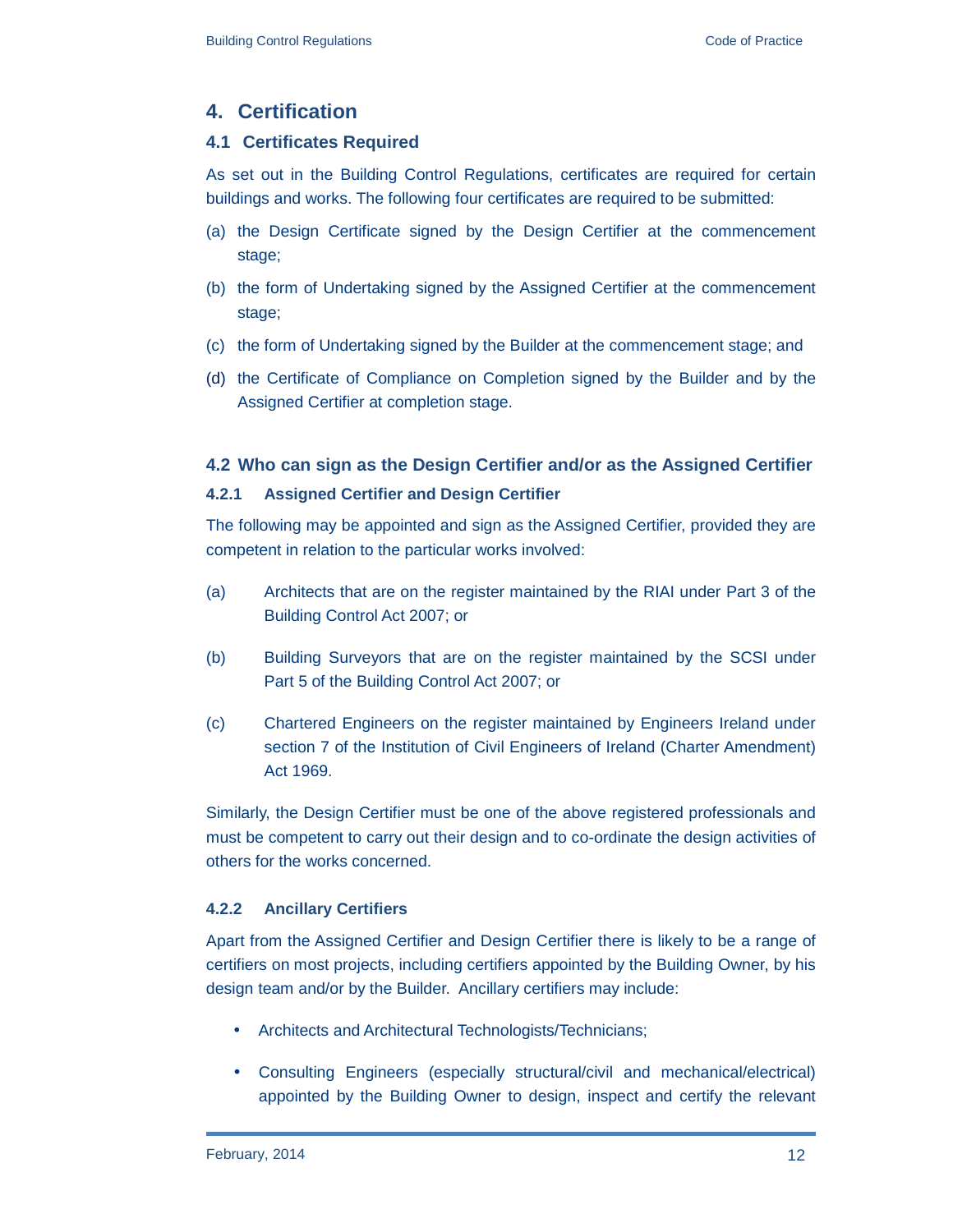elements of the works;

- Designers (e.g. for piling, for mechanical/electrical work, for soil and waste pipework or for precast concrete elements) appointed by the Builder to design and certify the relevant elements of the works;
- other competent technical and trade persons that install products and/or test on completion; and/or
- the Builder, sub-contractors, suppliers and manufacturers, both in relation to certifying Design and Construction, and also in relation to components or assemblies supplied for the works, and/or in relation to tests.

Every certifier should exercise reasonable skill, care and diligence in the exercise of their duties.

#### **4.3 Certificate of Compliance (Design)**

The Design Certifier signs the Design Certificate that is lodged with the Commencement Notice and ensures that any necessary Ancillary Certificates from members of the design team are scheduled and lodged as necessary and appropriate. The Design Certifier is responsible for co-ordinating and compiling and scheduling of the plans, calculations, specifications and particulars that are to be included on the schedule to be lodged at commencement and to which the Design Certificate relates. The lodgement of plans and documentation is dealt with below. Where elements of the Design have not been completed, these should be clearly set out with an undertaking that when complete, these too will be certified and submitted to the Building Control Authority.

The Design Certifier, in compiling the plans and documentation and in preparing the Design Certificate should review the scope of requirements of the Building Regulations that apply to the building work concerned. A Summary List of the requirements of the Building Regulations is provided in the Appendix.

#### **4.4 Undertaking by Assigned Certifier**

The Assigned Certifier, appointed by the Building Owner, gives an undertaking to coordinate the inspection of the works by themselves and others and to certify the works on completion.

The individual certifiers should undertake to inspect and to cooperate with the other members of the Building Owner's design team in accordance with the Inspection Plan based on Section 7 below. They also provide the necessary Ancillary Certificates to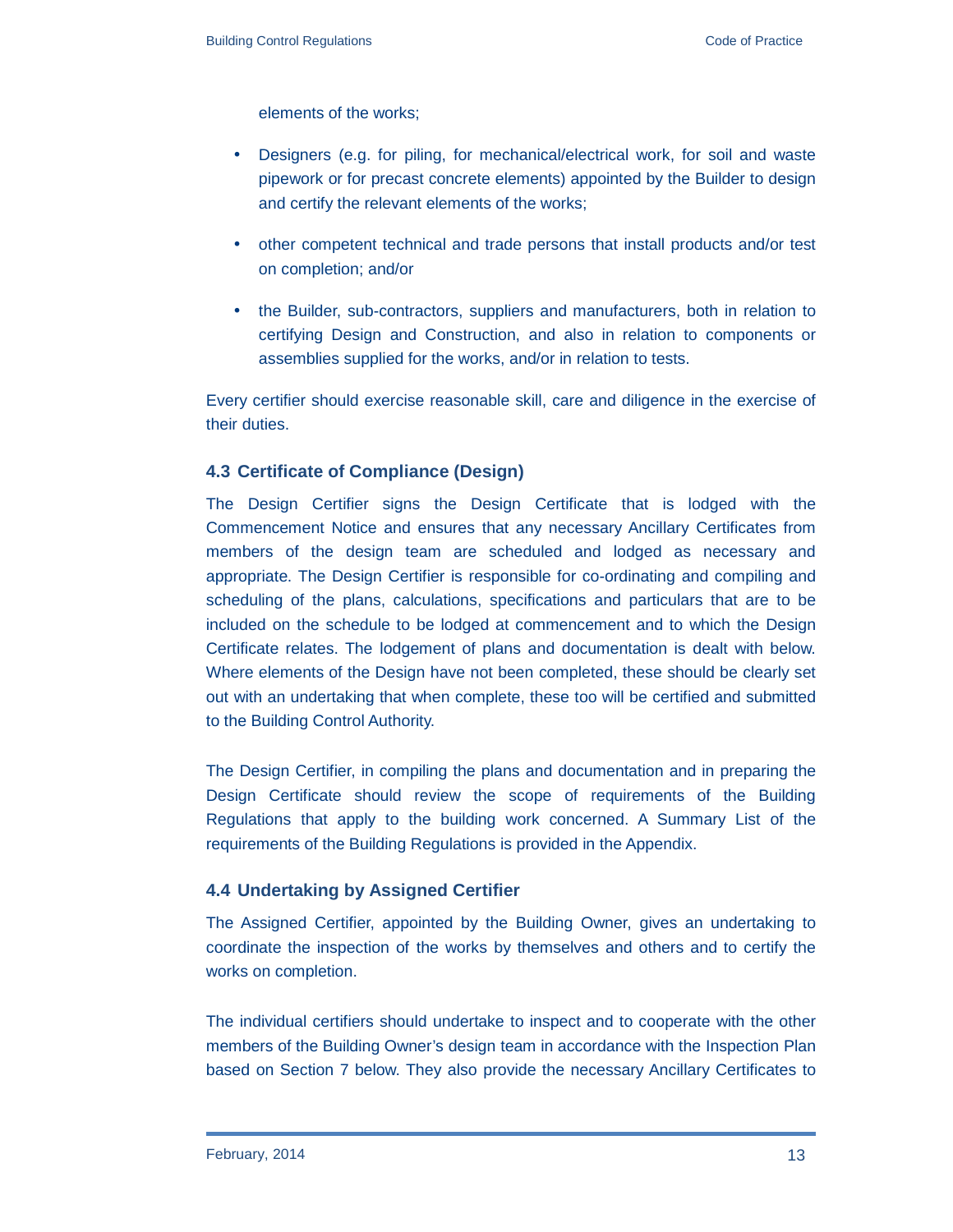the Assigned Certifier.

#### **4.5 Undertaking by Builder**

The Builder, appointed by the Building Owner, gives an undertaking to construct, to cooperate with the Assigned Certifier and to sign the Certificate of Compliance on Completion as required under the Building Control Regulations.

As part of this undertaking, the Builder should co-ordinate the work of specialist subcontractors and designers and should ensure that Ancillary Certificates of Compliance are provided.

#### **4.6 Certificate of Compliance on Completion**

The Assigned Certifier and the Builder sign the Certificate of Compliance on Completion, supported by Ancillary Certificates from other members of the design team and by certificates from specialist sub-contractors.

The Assigned Certifier lodges the following on the Building Control Management System with the Building Control Authority:

- (a) the Certificate of Compliance on Completion, supported by a schedule of Ancillary Certificates from other members of the design and construction team; and
- (b) such plans, calculation, specifications and particulars as are deemed necessary by the Assigned Certifier to show how the building as completed achieves compliance with the Building Regulations and, indicating clearly, wherever applicable, how these documents differ from any documents submitted to accompany the commencement notice or submitted at a later date.

#### **4.7 Change of Assigned Certifier and/or Builder**

In the case of a change in the Assigned Certifier or the Builder during the project, the Building Owner is required to do the following:

- (a) where the Assigned Certifier or the Builder notified at commencement notice stage withdraws from the project for whatever reason, the Building Owner should submit a new Notice of Assignment along with the relevant form of Undertaking signed by the new assignee;
- (b) the new Assigned Certifier and/or new Builder should review the status of compliance of the work completed and deal appropriately with the findings from the review. This may involve consultation with the Building Control Authority.

In the event that the Assigned Certifier wishes to end their appointment or that it is being terminated by the Building Owner during the course of the works, the Assigned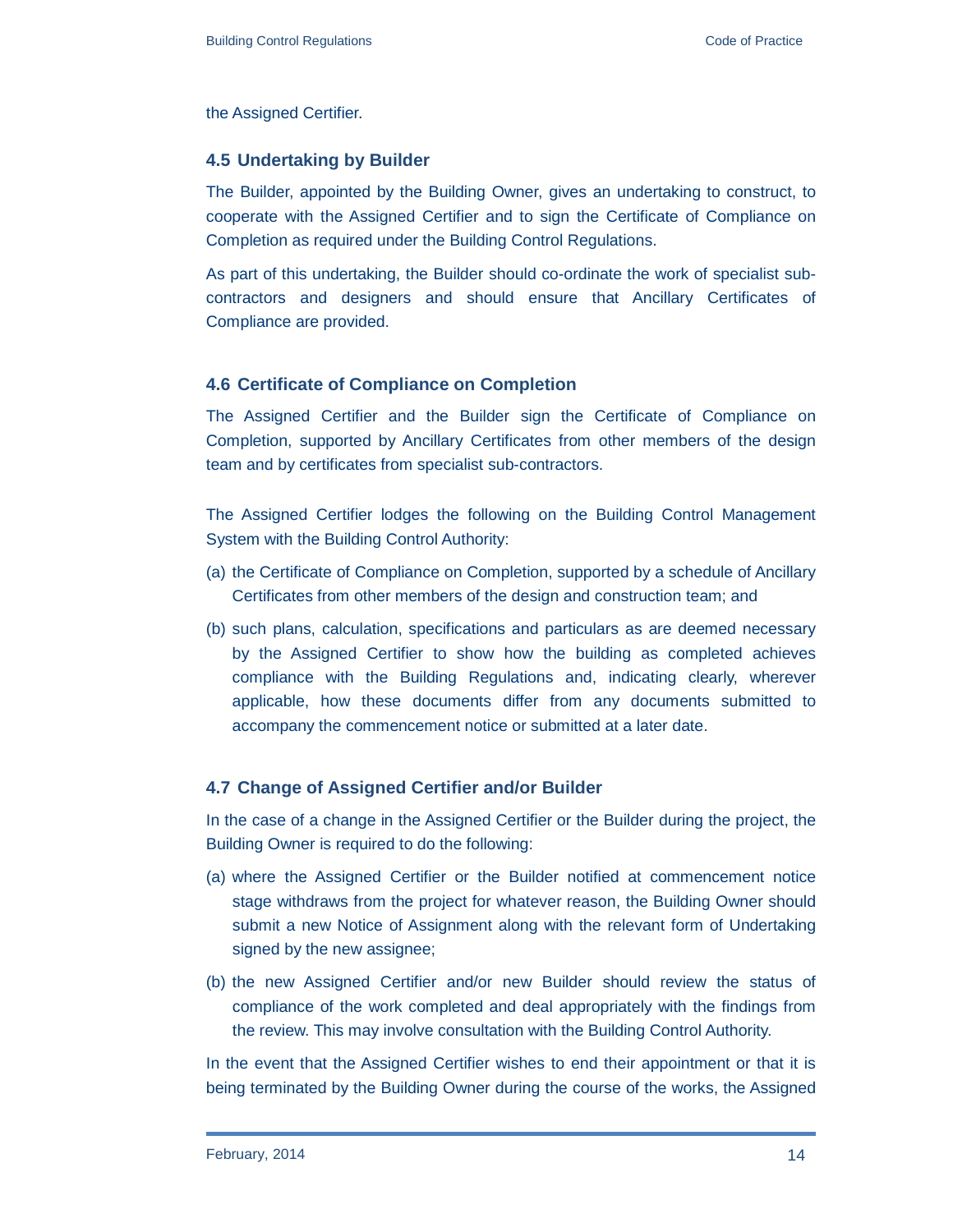Certifier is required to provide to the Building Owner and to the Building Control Authority the records of inspection up to the date on which their appointment ends, along with any available certification of compliance of Design and/or Construction up to that date. Measures should be taken during the course of the building or works to ensure that matters relating to the payment of fees do not hinder this possible eventuality.

A change of either the Assigned Certifier and/or the Builder will require liaison with the Building Control Authority, who are expected to advise and assist the relevant parties in relation to any action that may be required, having regard to the circumstances involved, in order that the building or works notified at commencement may be subject to a valid Certificate of Compliance on Completion.

This may involve a new Commencement Notice including a new Preliminary Inspection Plan, so as to enable both the Assigned Certifier and the Builder to appropriately describe the building or works for which they are responsible, and the basis upon which a Completion Certificate will be issued.

The new Preliminary Inspection Plan will set out the necessary agreed additional inspections, testing or reports, if any, to be carried out, so far as is reasonably practicable, on the already built works.

The Assigned Certifier and the Builder are required to notify the Building Control Authority before ceasing their role; other than where this is not physically possible, in which case the Building Owner is required to undertake this duty.

A change of Assigned Certifier or Builder during the course of the works is a significant alert to the risk analysis system of the Building Control Authority, which may trigger an inspection of the Design and other documents and a site inspection.

## **5. Lodgement of Plans and Documentation**

#### **5.1 Plans and specifications**

The Design Certifier and the Assigned Certifier, before signing the Design Certificate and the form of Undertaking by the Assigned Certifier respectively, should exercise reasonable skill, care and diligence in checking that the documentation for which each is responsible is appropriate for lodgement with the Commencement Notice.

In some cases certain aspects of the building or works may not be fully designed at commencement stage, but each such incomplete aspect or design element should be identified in the submission which accompanies the Commencement Notice together with an indicative date by which it is expected that the outstanding design element will be completed. In all cases, an appropriate level of plans and documentation should be submitted to the Building Control Authority.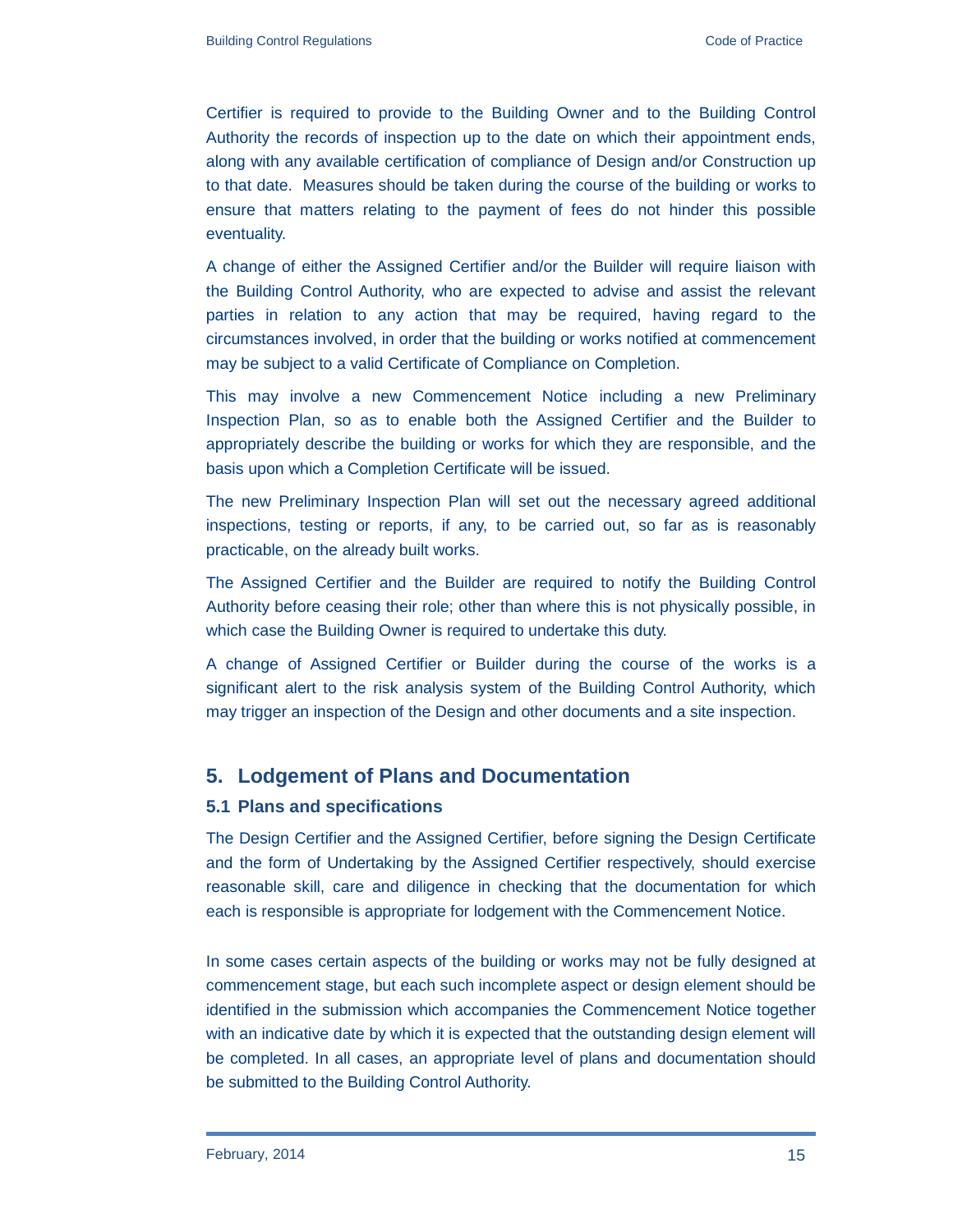The plans and documentation required at commencement stage where the works involve a new dwelling, an extension (to a dwelling) with a total floor area greater than 40 square metres or require a Fire Safety Certificate will include:

- (a) general arrangement drawings plans, sections and elevations prepared for building control purposes;
- (b) a schedule of such plans, calculations, specifications and particulars as are currently designed or as are to be prepared at a later date;
- (c) the completion of an online assessment, via the Building Control Management System, of the proposed approach to compliance with the requirements of the Second Schedule to the Building Regulations (Parts A to M);
- (d) the Preliminary Inspection Plan prepared by the Assigned Certifier;

and may, typically, also include:

- (e) drawings of particular details as appropriate;
- (f) drawings showing work that is below ground;
- (g) general arrangement structural drawings showing the main structural elements
- (h) specifications including materials and products; and performance specification for elements that may be the subject of ancillary certification.

#### **5.2 Other Documentation**

Key documents as is appropriate should be submitted depending on the particular building works.

Structural calculations and site investigation reports do not have to be submitted at commencement stage. However, they should be kept and made available on request to the Building Control Authority. The information should be provided to the Building Control Authority within two weeks of being requested.

## **5.3 Lodgement of plans at later stage**

Design work that is due for completion and specialist design that is not available for submission at commencement stage should be certified and submitted at a later stage. Drawings and documentation for these designs should be submitted before the relevant work commences, with Ancillary Certificates of Compliance, where appropriate. Similarly, drawings and documentation for changes or omissions should be certified and submitted before the relevant work commences.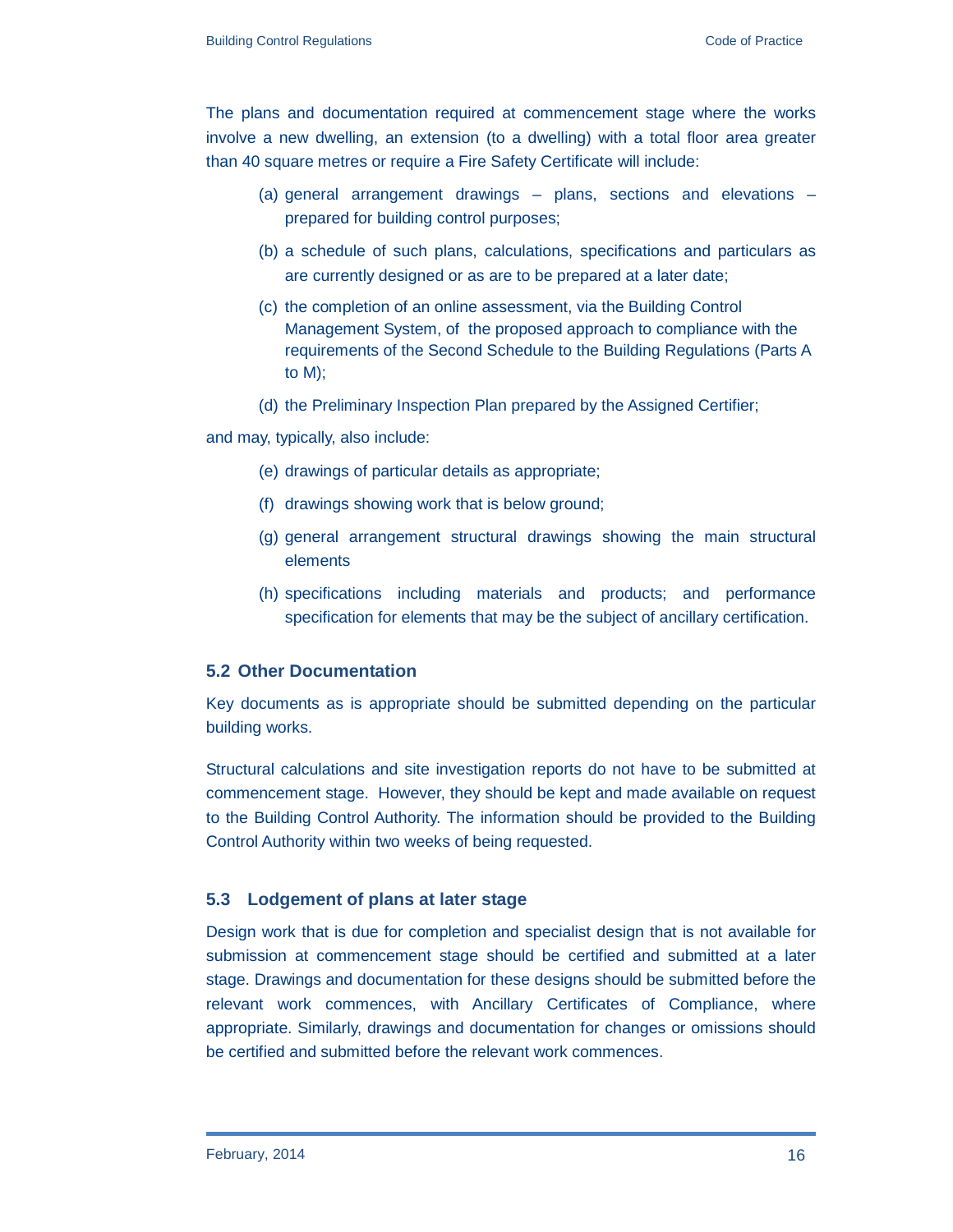## **6. Commencement Stage**

#### **6.1 Online submission to Building Control Authority**

The online submission at commencement stage will typically include the following: -

- a) commencement notice (or 7 day notice);
- b) plans, calculations, specifications and particulars as are necessary to outline how the building proposed works or building will comply with the requirements of the Second Schedule to the Building Regulations relevant to the works or building concerned, and including -
	- general arrangement drawings including plans, sections and elevations;
	- a schedule of such plans, calculations, specifications and particulars as are currently designed or are to be prepared at a later date;
	- the completion of an online assessment, via the Building Control Management System, of the proposed approach to compliance with the requirements of the Second Schedule to the Building Regulations (Parts A to M);
- c) the preliminary Inspection Plan prepared by the Assigned Certifier;
- d) a Design Certificate (with a schedule of Ancillary Certificates by members of the design team, who should also sign their certificate);
- e) a Notice of Assignment of Assigned Certifier by the Building Owner;
- f) a Notice of Assignment of Builder by the Building Owner;
- g) form of Undertaking by the Assigned Certifier;
- h) form of Undertaking by the Builder and
- i) the appropriate fee.

## **7. Construction Stage Inspection – by Certifiers**

#### **7.1 Inspection Plan**

The Assigned Certifier and other persons nominated to undertake necessary inspections should adopt an appropriate Inspection Plan which takes full account of relevant factors for the building work concerned. Relevant factors should be assessed at the outset and regularly reviewed so that effective control is maintained for the duration of each project, with adequate site inspections and records sufficient to demonstrate the application of reasonable skill, care and diligence.

The building control process, in order to be effective, requires an Inspection Plan of appropriate intensity and frequency. However, it is not practicable for every item of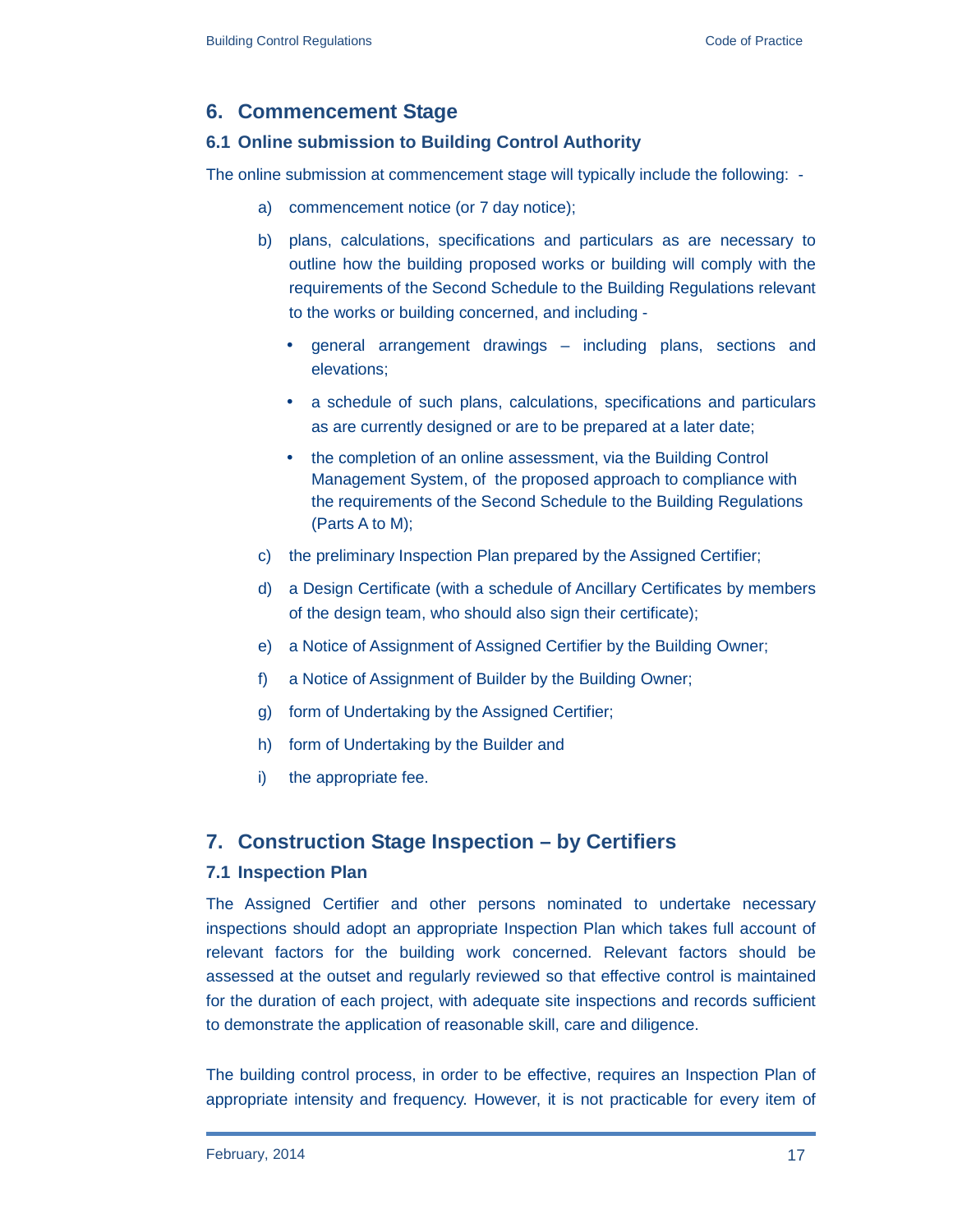work to which the Building Regulations relate to be examined. The supervision by the Builder is, therefore, of critical importance. The test of the Inspection Plan will be its success in achieving reasonable standards of health and safety in or about buildings, and of energy conservation, accessibility and sustainability for building users.

Inspection staff should use professional skill and judgement in their selection of priorities for inspection. Depending on the complexity of the project, such inspections may need to be carried out by personnel with greater expertise. Inspection staff should be briefed by their employer and, where necessary, by the Assigned Certifier on the Design lodged to the Building Control Authority and on appropriate inspections and tests to carry out.

#### **7.1.1 Factors in Determining Inspection Plan**

The Inspection Plan is dependent on many factors including:

- (a) type of building, type of construction and expertise of the Builder;
- (b) how complicated or relatively straightforward the method of construction is;
- (c) whether recent experience indicates current problems in interpreting and/or achieving compliance with certain requirements;
- (d) how serious the consequences of a particular contravention might be;
- (e) the impracticability or impossibility of subsequent inspection of closed up work; and
- (f) the speed of construction, or methods of fast track construction.

#### **7.1.2 Inspection**

Subject to the appropriate professional judgement and risk assessment, and recognising that it is not practicable to examine every item of work to which the requirements of the Building Regulations relate, inspection arrangements should normally make provision for inspection of:

- (a) elements and components, the failure of which would, in the opinion of the certifier, be significant;
- (b) works which, in the opinion of the certifier, constitute unusual designs or methods of construction;
- (c) work relating to fire safety;
- (d) types of work, construction, equipment or material which could, if not verified,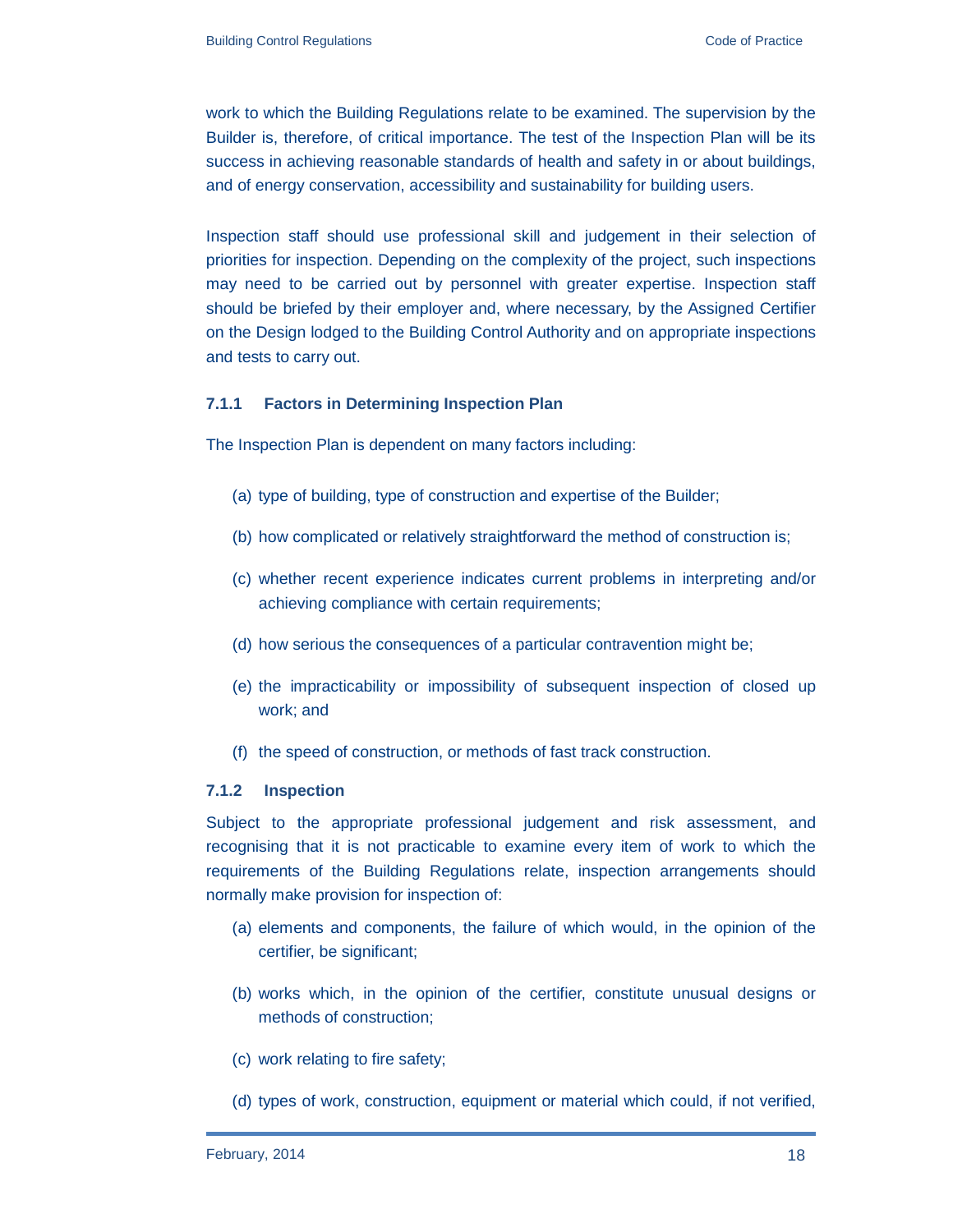cause defects which would, in the opinion of the certifier or designated inspector, be seriously detrimental to the fundamental purposes of the Building Regulations; and

(e) additional areas of work necessary for the subsequent issue of a certificate at completion.

#### **7.2 Inspection frequency**

The most important thing is to have an appropriate Inspection Plan; the scope and frequency of inspection should be determined and incorporated in a formal written plan. This plan should be kept under review as the project proceeds. It should take into account the Inspection Plan factors above.

Periodic inspection should be carried out depending on the size and nature of the particular building project. This should include critical milestone inspections and inspections as set out in the Inspection Notification Framework (INF).

#### **7.3 Inspection Notification Framework (INF)**

The Assigned Certifier should, as part of the Inspection plan and before the commencement of work on site, agree with the Building Owner and Builder an INF, taking account of the building works involved and other factors. The INF should identify generally the stages or items of work the individual certifiers wish to be notified of, as and when they are ready for inspection.

The Assigned Certifier should make available an Inspection Plan including the Inspection Notification Framework (INF), taking account of the complexity of the project and other factors. The INF should identify generally the stages or items of work which the Assigned Certifier wishes to be notified to him/her and nominated Ancillary Certifiers when such stages or items are ready for inspection.

The INF should be prepared:

- in conjunction with the Inspection Plan;
- in consultation, as far as possible and necessary, with other members of the Design and Construction team and with those providing Ancillary Certificates; and,
- before the commencement of work on site;

and should be communicated to the Building Owner and Builder.

Each certifier and testing agency together with the Builder and others should then respond, as appropriate, to all notifications identified in the INF.

**NB:** it should be made clear to the Builder that the Assigned Certifier and the other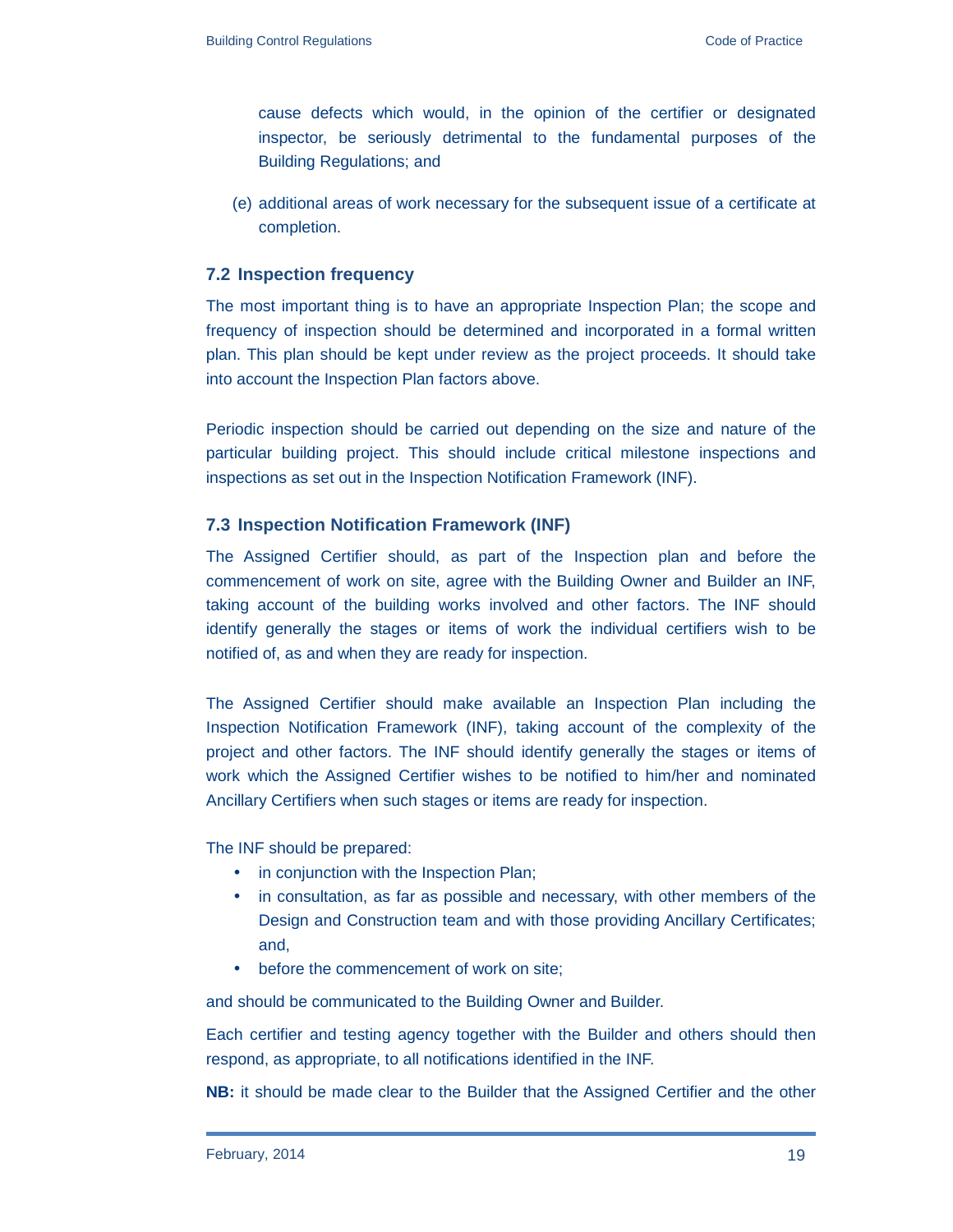persons referred to above may carry out unannounced inspections between the stages identified in the INF and/or in the Inspection Plan.

#### **7.4 Follow up procedures**

Effective follow up procedures are essential to check that previously noted noncompliance issues have been corrected. The person responsible for the particular inspection, e.g. the Assigned Certifier or the Ancillary Certifiers, should check that the matter raised has been resolved satisfactorily.

#### **7.5 Tests**

Certain tests may need to be carried out, as necessary, in order to demonstrate compliance. In some cases such tests may be ones referred to in the Technical Guidance Documents published to accompany the various parts (A to M) of the Building Regulations. The Assigned Certifier and Ancillary Certifiers should consider and identify the need for such tests at the earliest possible stage and as far in advance as possible. They should include them, as far as possible, in the building contract documentation where there is a contract in place.

The Inspection Plan and the INF should indicate the tests that the Certifiers wish to monitor periodically and, where necessary, the Building Owner should be notified about test requirements.

#### **7.6 Records of inspection**

Records of each inspection should be maintained by the person and firm responsible and should be sufficient to identify the work inspected and any non-compliance. Where the work inspected is not shown on drawings available to the person inspecting, these records will necessarily be more detailed. It is important, in order to ensure that proper, evidence-based inspection arrangements and procedures are in place, that adequate records are maintained to show what works were inspected, the results of the inspection and any remedial action considered necessary and when such remedial action was carried out.

## **8. Completion Stage**

#### **8.1 Submission at completion**

At completion stage, the Assigned Certifier is required to submit the following to the Building Control Authority:

(a) a Certificate of Compliance on Completion signed by the Builder (at Part A) and by the Assigned Certifier (at Part B);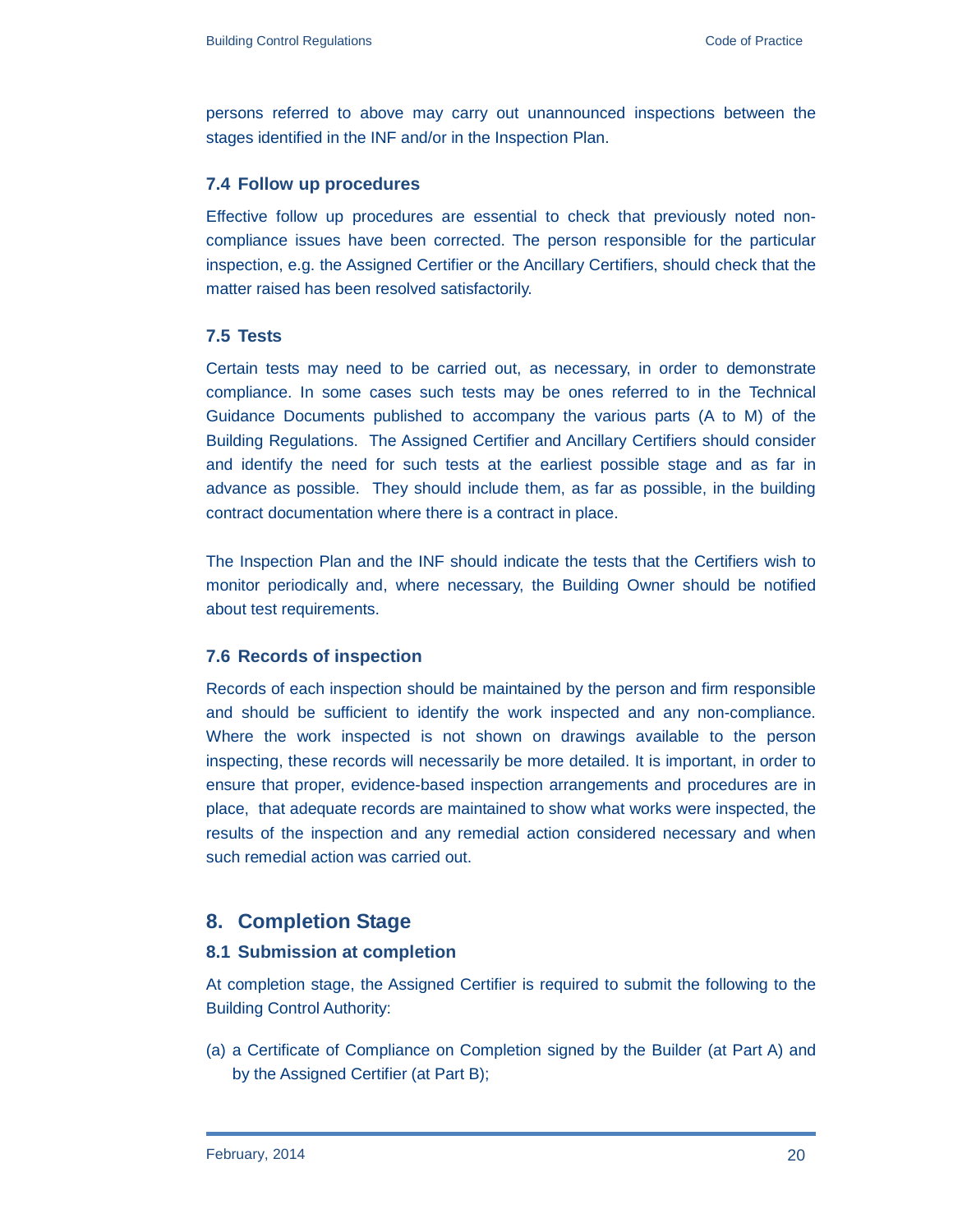- (b) plans, calculations, specifications and particulars, showing how the completed building has achieved compliance with the Building Regulations must be lodged on the Building Control Management System when the Certificate of Compliance on Completion is submitted or at an earlier date. Where design documents have changed or supersede design documents previously lodged with the Building Control Authority with the Commencement Notice or at a later date, any such difference should be clearly identified;
- (c) the Inspection Plan as implemented by the Assigned Certifier in accordance with this Code of Practice.

**NB:** The Certificate of Compliance on Completion must be validated and registered by the Building Control Authority before the building it relates to may be opened, used or occupied. If rejected by Building Control Authority within 21 days, the certificate is not valid.

#### **8.2 Validation and Registration of Certificate**

Where a Certificate of Compliance on Completion is received by a Building Control Authority, the Authority should validate the certificate and place it on the register where it is in order to do so within 21 days. The validation process will include checking that the certificate was properly completed and signed by the appropriate persons i.e. the Assigned Certifier and the Builder. The authority will check that there are no unresolved matters in relation to requests for information, enforcement notices or conditions attaching to Fire Safety Certificates, Disability Access Certificates, etc. It is not appropriate for the Building Control Authority to commence a technical assessment at this stage.

On receiving the certificate and accompanying documents, the Building Control Authority will:

- (a) record the date of receipt of the certificate (this should be done online);
- (b) within the next 21 days consider whether the certificate is valid and:
	- 1) if valid, include details of the certificate on the statutory register,
	- 2) if the certificate is regarded as not being valid, the Building Control Authority will reject the certificate and notify, giving reasons, the Assigned Certifier that the certificate cannot be accepted or require the Assigned Certifier to submit such revised certificate or additional documentation as may be deemed necessary by the authority for the purposes of validation.
- (c) where the Building Control Authority does not validate or reject a certificate or seek a revised certificate or additional documentation within the 21 day period, the certificate will be placed on the register automatically. A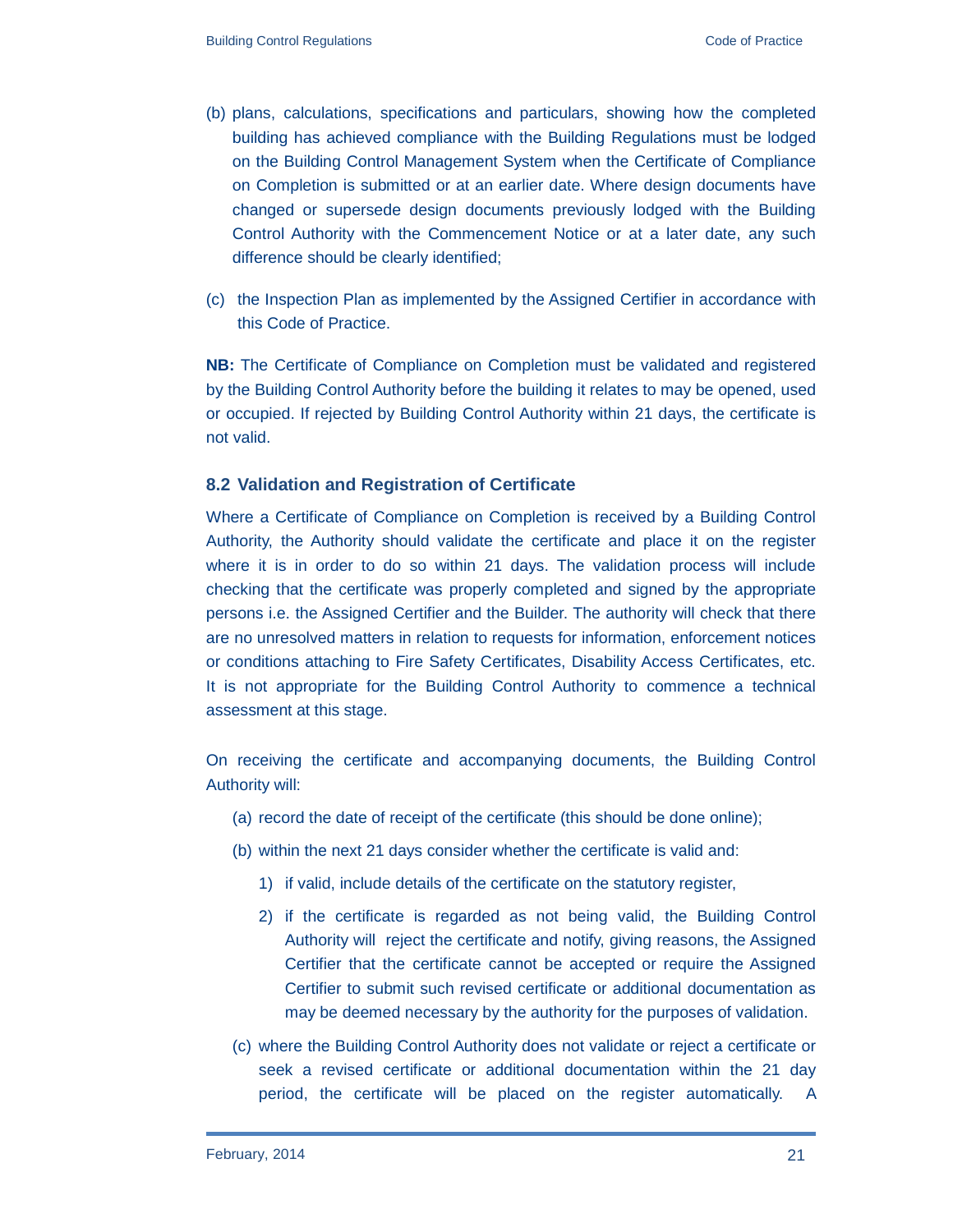development, where the Certificate of Compliance on Completion has been registered will be deemed to comply with the certification procedures if it has not been rejected by the Building Control Authority within the statutory 21 day period;

(d) if the Building Control Authority requires a revised Certificate or further documentation to be lodged, and such revised certificate or documentation is submitted, the Building Control Authority may, within 7 days of the date of the submission, seek additional clarification in relation to the revised certificate. Where additional clarification is not sought by the Building Control Authority within this seven day period, the Building Control Authority will include details of the Certificate of Completion on the statutory register.

#### **8.3 Nominated Date for Registration of Certificate**

- (a) Between 3 and 5 weeks prior to a nominated completion date for the building, the Assigned Certifier may submit the required documentation demonstrating compliance and the Inspection Plan to the Building Control Authority and ask the Authority to proceed to consider the validity of the prospective Certificate of Compliance on Completion with a view to facilitating the inclusion of the details of the Certificate of Compliance on Completion on the statutory register on the nominated date.
- (b) The authority at that point arranges to undertake its validation checks and satisfy itself that there are no unresolved matters in relation to requests under Section 11 of the Act or enforcement notices or conditions attached to Fire Safety Certificates, Disability Access Certificates, etc. The authority will also check the names of the Assigned Certifier and Builder as provided. Where the authority is not satisfied that matters are in order it will notify the Assigned Certifier that a Certificate of Compliance on Completion cannot be accepted and give reasons why.
- (c) Where the Building Control Authority is satisfied that all requirements in relation to the submission of documentation have been met and where a valid Certificate of Compliance on Completion (that is consistent with the project described in the relevant commencement notice and the documentation submitted 3 to 5 weeks earlier and signed by appropriate persons notified as having been assigned to act as Builder and Assigned Certifier) is presented no later than one working day prior to the nominated date, the Certificate of Compliance on Completion will be included on the statutory register on the nominated date.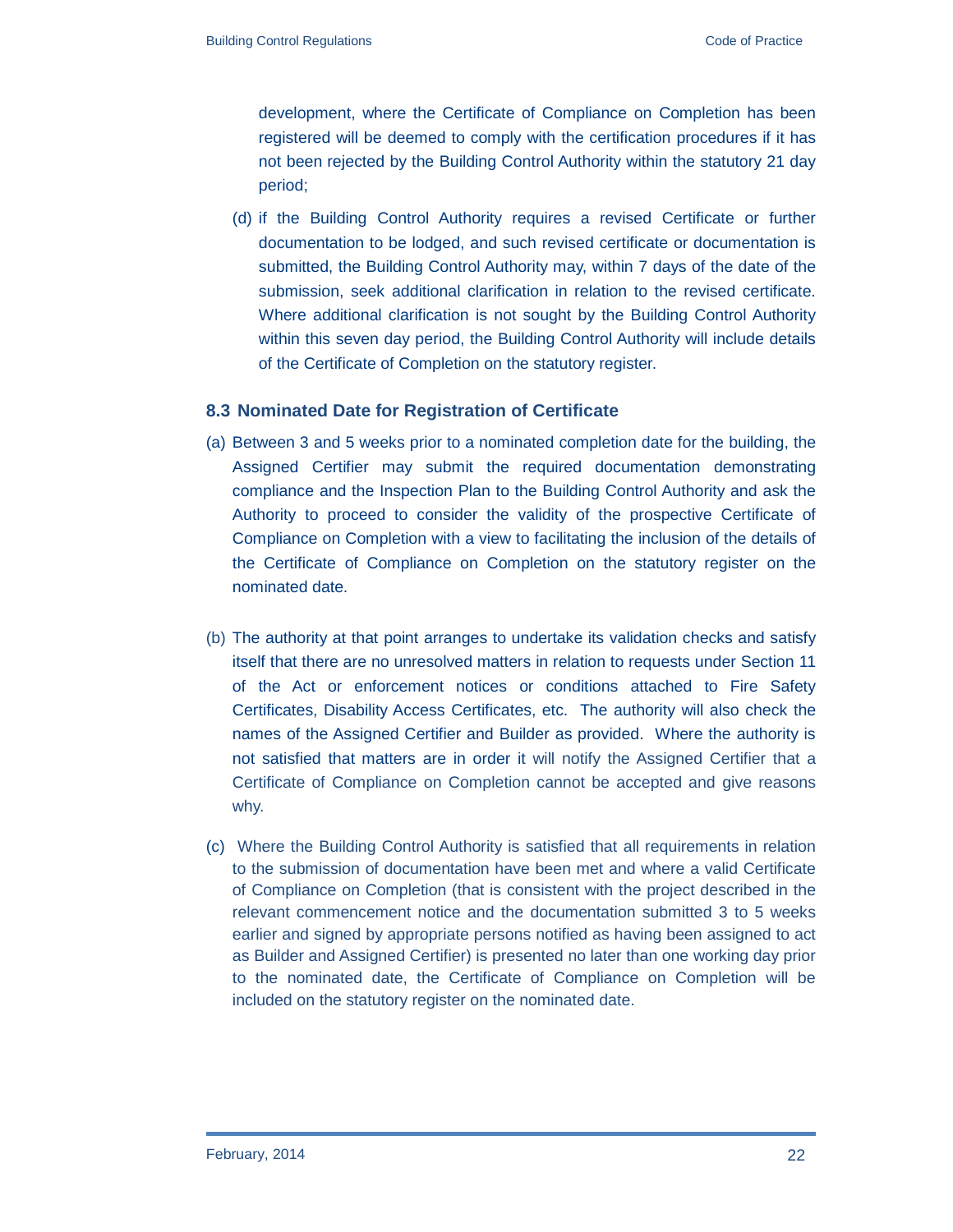#### **8.4 Phased Completion**

For buildings that are completed for occupation on a phased basis for example houses or apartment blocks, it is appropriate that Certificates of Compliance on Completion for each phase may be submitted separately. In this regard, it should be noted that a Certificate of Compliance on Completion may refer to works, buildings, including areas within a building, or developments, including phases thereof. In such circumstances, one or more certificate of compliance on completion may be referenced to a single commencement notice. All Builders and Assigned Certifiers signing Certificates of Compliance on Completion should clearly identify the precise building units or works to which it relates. Where it is in order to do so, the Building Control Authority should accept the certificate for the particular phase and place it on the register.

## **9. Archiving of Records**

Arrangements should be put in place by the Assigned Certifier and the Builder to ensure that records relating to the full service they provided to individual projects are retained for a minimum period of 6 years after completion. This should include ancillary certificates, plans, calculations, specifications, documents and records of inspection. A significant amount of these records may form part of the Safety File provided for under the Safety, Health and Welfare at Work (Construction) Regulations 2013, in which case these records do not need to be retained separately. Arrangements should be made by all relevant parties for their transfer into safe keeping in the event of the holder of any relevant records ceasing to trade.

#### **10. E-lodgements**

The online Building Control Management System hosted by the Local Government Management Agency has been developed for use by all building control authorities as the preferred means of administration of building control functions. Owners, builders and professionals who seek to make paper-based submissions after 1 March 2014 will be required to pay an administrative charge to cover the cost of scanning and uploading their submissions. Statutory notice periods and validation timelines may also be affected.

## **11. Professional Ethics**

Once a client has engaged a certifier for a project or preliminary negotiations are in progress, the professionalism with which that project is handled will be guided by the codes of conduct of the appropriate registered professional bodies. These codes of conduct are publicly available from the relevant professional bodies.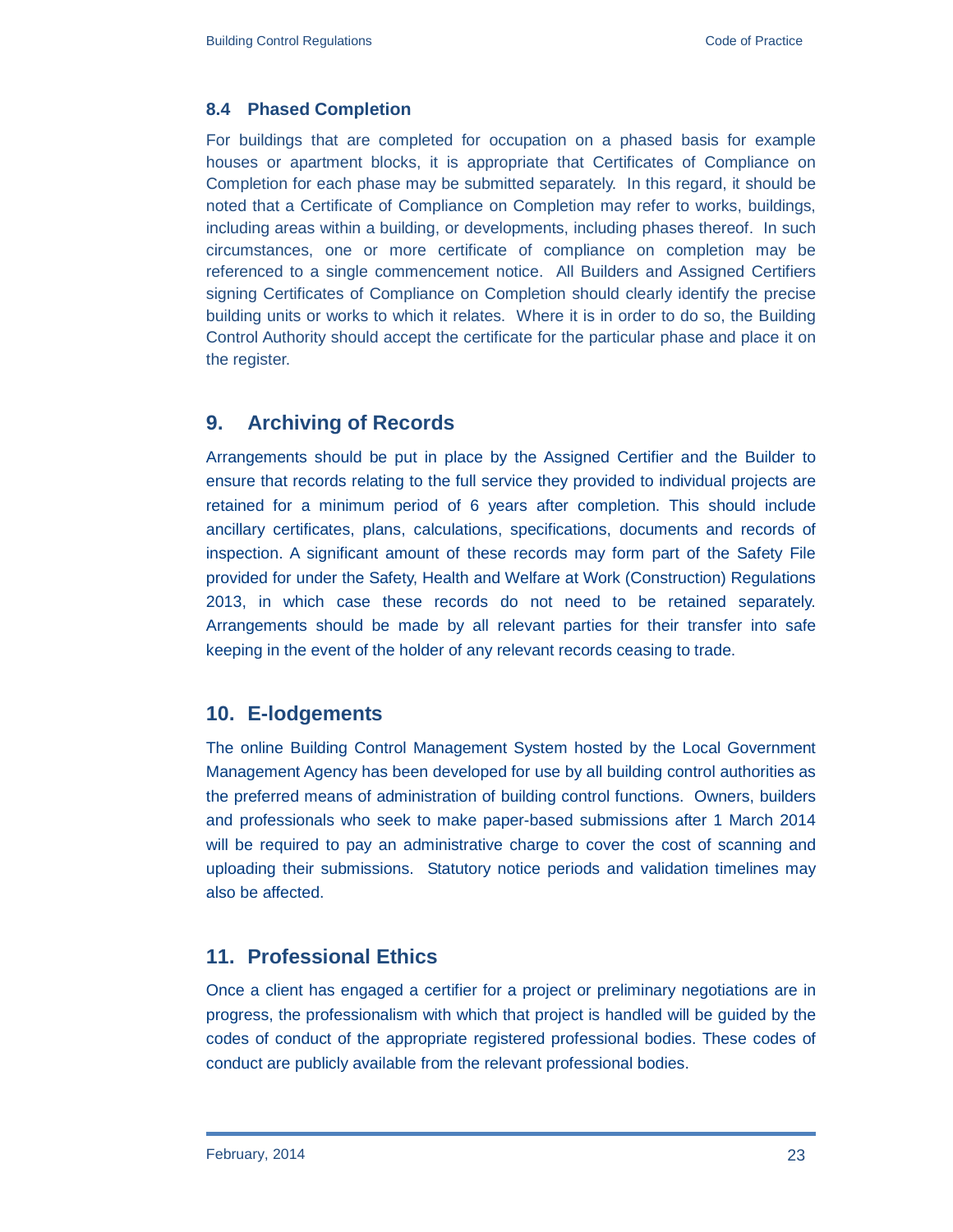## **12. Insurance**

There are various types of insurances that are provided in the construction industry. Apart from general insurances such as employer's liability and public liability insurances there are other insurances including professional indemnity insurance, and latent defects insurance policies provided by insurers who specialise in construction related insurance. The provision of guidance in relation to insurance is an important matter for consideration but it is outside the scope of this Code of Practice. Owners, and homeowners in particular, who commission works should generally satisfy themselves as to the adequacy of the insurances held by contractors or professionals they may wish to consider engaging. Often the level and scope of insurance cover held by other parties to a construction project will have a bearing on the willingness or otherwise of other industry practitioners to become involved.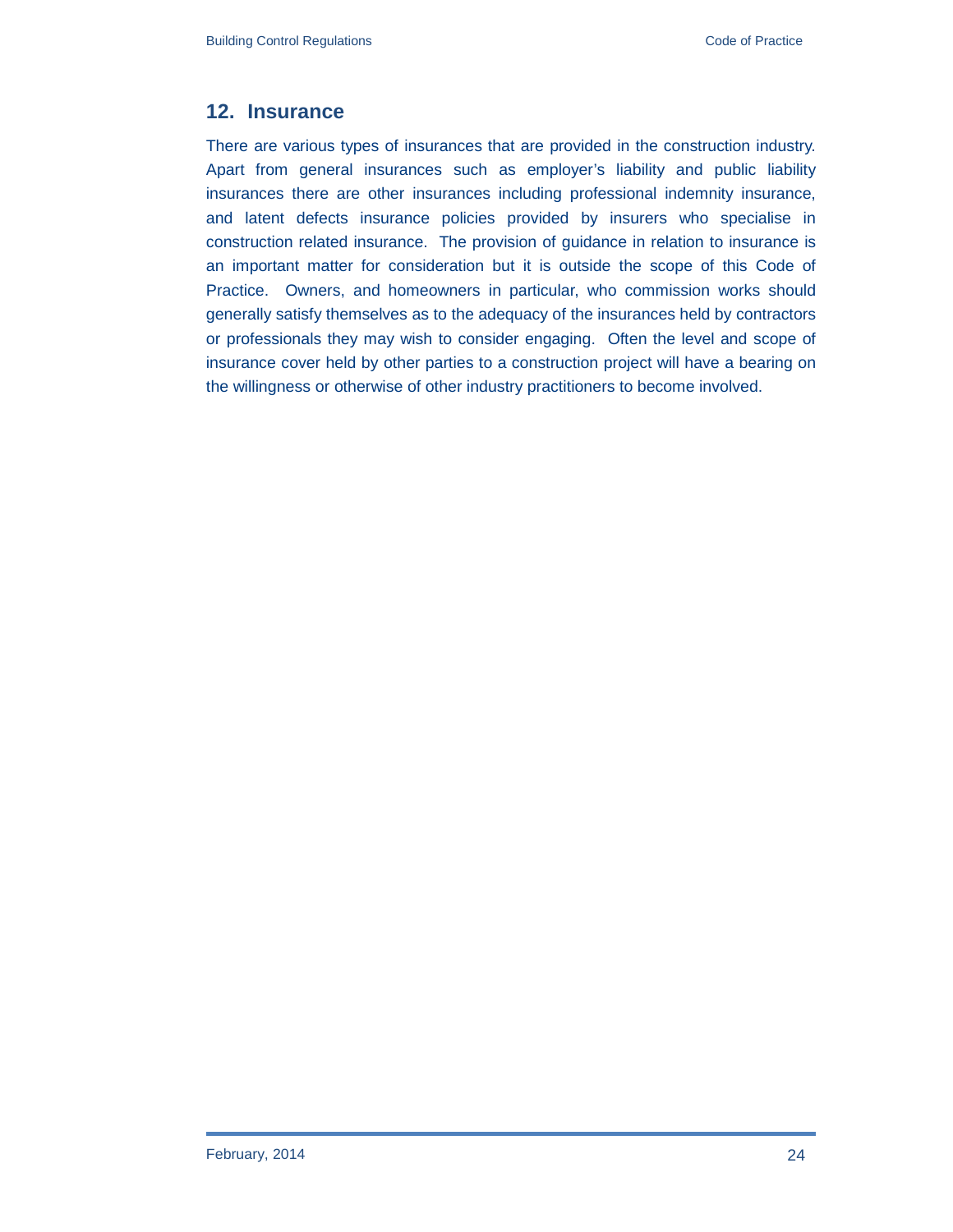## **Appendix: List of Requirements under Building Regulations**

| Ref.                                                          | <b>Description</b>                                   | <b>Apply</b> | <b>Does not</b><br>apply | <b>Partially</b><br>applies | <b>Comment</b> |  |  |
|---------------------------------------------------------------|------------------------------------------------------|--------------|--------------------------|-----------------------------|----------------|--|--|
| <b>Part A - Structure</b>                                     |                                                      |              |                          |                             |                |  |  |
| <b>A1</b>                                                     | <b>Loading</b>                                       |              |                          |                             |                |  |  |
| A2                                                            | <b>Ground movement</b>                               |              |                          |                             |                |  |  |
| A3                                                            | <b>Disproportionate</b><br><b>Collapse</b>           |              |                          |                             |                |  |  |
| <b>Part B - Fire Safety</b>                                   |                                                      |              |                          |                             |                |  |  |
| <b>B1</b>                                                     | <b>Means of Escape</b>                               |              |                          |                             |                |  |  |
| <b>B2</b>                                                     | <b>Internal Fire Spread -</b><br><b>Structure</b>    |              |                          |                             |                |  |  |
| <b>B3</b>                                                     | <b>Internal Fire Spread -</b><br><b>Linings</b>      |              |                          |                             |                |  |  |
| <b>B4</b>                                                     | <b>External Fire Spread</b>                          |              |                          |                             |                |  |  |
| <b>B5</b>                                                     | <b>Access and Facilities</b><br>for the Fire Service |              |                          |                             |                |  |  |
| <b>Part C - Site Preparation &amp; Resistance to Moisture</b> |                                                      |              |                          |                             |                |  |  |
| C <sub>1</sub>                                                | <b>Preparation of Site</b>                           |              |                          |                             |                |  |  |
| C <sub>2</sub>                                                | <b>Subsoil Drainage</b>                              |              |                          |                             |                |  |  |
| C <sub>3</sub>                                                | <b>Dangerous Substances</b>                          |              |                          |                             |                |  |  |
| <b>Part D - Materials and Workmanship</b>                     |                                                      |              |                          |                             |                |  |  |
| D <sub>1</sub>                                                | <b>Materials and</b><br><b>Workmanship</b>           |              |                          |                             |                |  |  |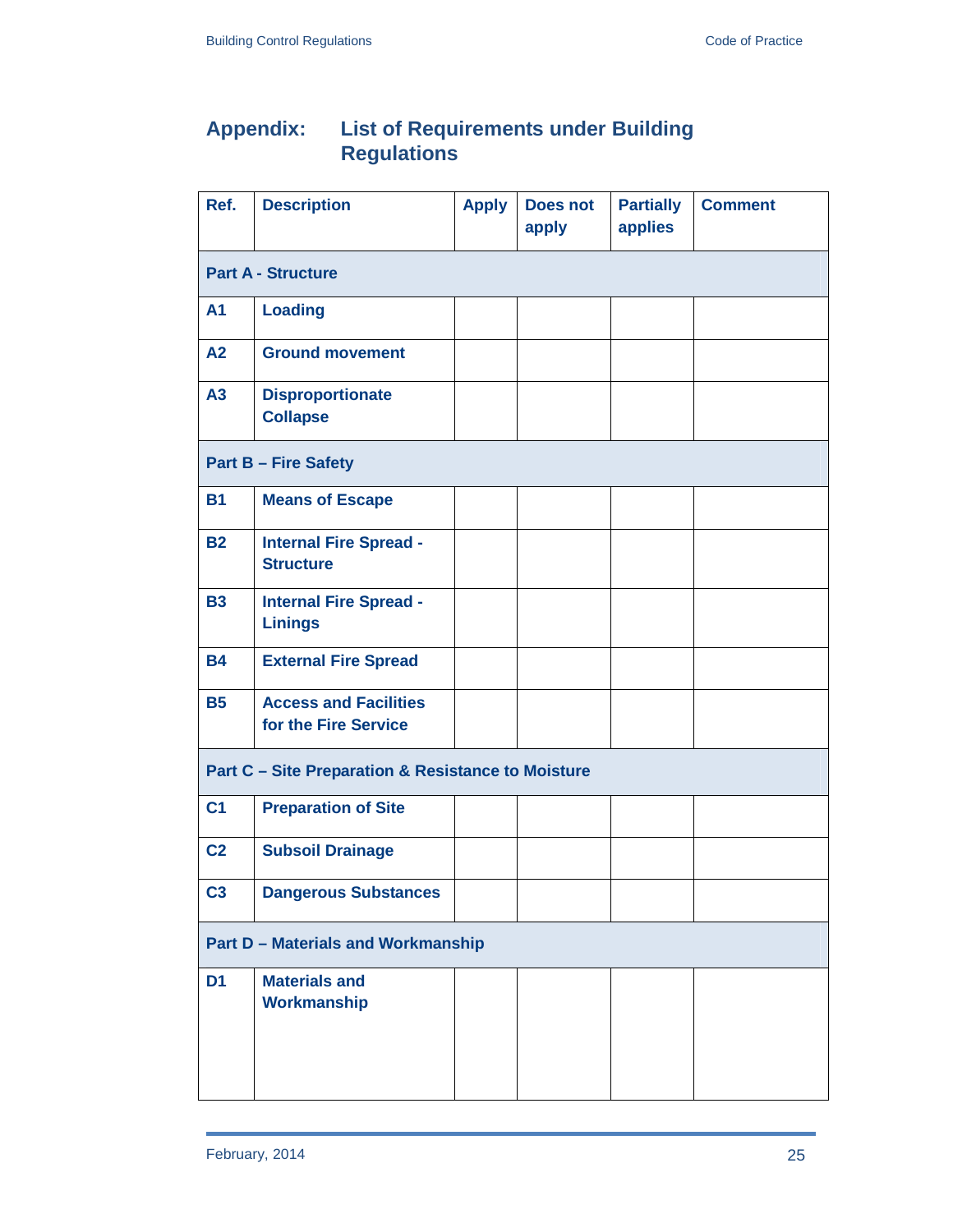| Ref.                                      | <b>Description</b>                                     | <b>Apply</b> | <b>Does not</b><br>apply | <b>Partially</b><br>applies | <b>Comment</b> |  |  |
|-------------------------------------------|--------------------------------------------------------|--------------|--------------------------|-----------------------------|----------------|--|--|
| <b>Part E - Sound</b>                     |                                                        |              |                          |                             |                |  |  |
| E1                                        | <b>Airborne Sound (walls)</b>                          |              |                          |                             |                |  |  |
| E <sub>2</sub>                            | <b>Airborne Sound (floors)</b>                         |              |                          |                             |                |  |  |
| E <sub>3</sub>                            | <b>Impact Sound (floors)</b>                           |              |                          |                             |                |  |  |
| <b>Part F - Ventilation</b>               |                                                        |              |                          |                             |                |  |  |
| F <sub>1</sub>                            | <b>Means of Ventilation</b>                            |              |                          |                             |                |  |  |
| F <sub>2</sub>                            | <b>Condensation in Roofs</b>                           |              |                          |                             |                |  |  |
|                                           | <b>Part G - Hygiene</b>                                |              |                          |                             |                |  |  |
| G <sub>1</sub>                            | <b>Bathrooms and</b><br><b>Kitchens</b>                |              |                          |                             |                |  |  |
| G <sub>2</sub>                            | <b>Sanitary Conveniences</b><br>and Washing Facilities |              |                          |                             |                |  |  |
|                                           | <b>Part H - Drainage and Waste Disposal</b>            |              |                          |                             |                |  |  |
| <b>H1</b>                                 | <b>Drainage System</b>                                 |              |                          |                             |                |  |  |
| H <sub>2</sub>                            | <b>Septic Tanks</b>                                    |              |                          |                             |                |  |  |
| <b>Part J - Heat Producing Appliances</b> |                                                        |              |                          |                             |                |  |  |
| J <sub>1</sub>                            | <b>Air Supply</b>                                      |              |                          |                             |                |  |  |
| J2                                        | <b>Discharge of products</b><br>of Combustion          |              |                          |                             |                |  |  |
| J3                                        | <b>Protection of Building</b>                          |              |                          |                             |                |  |  |
| J <sub>4</sub>                            | <b>Oil Storage Tank</b>                                |              |                          |                             |                |  |  |